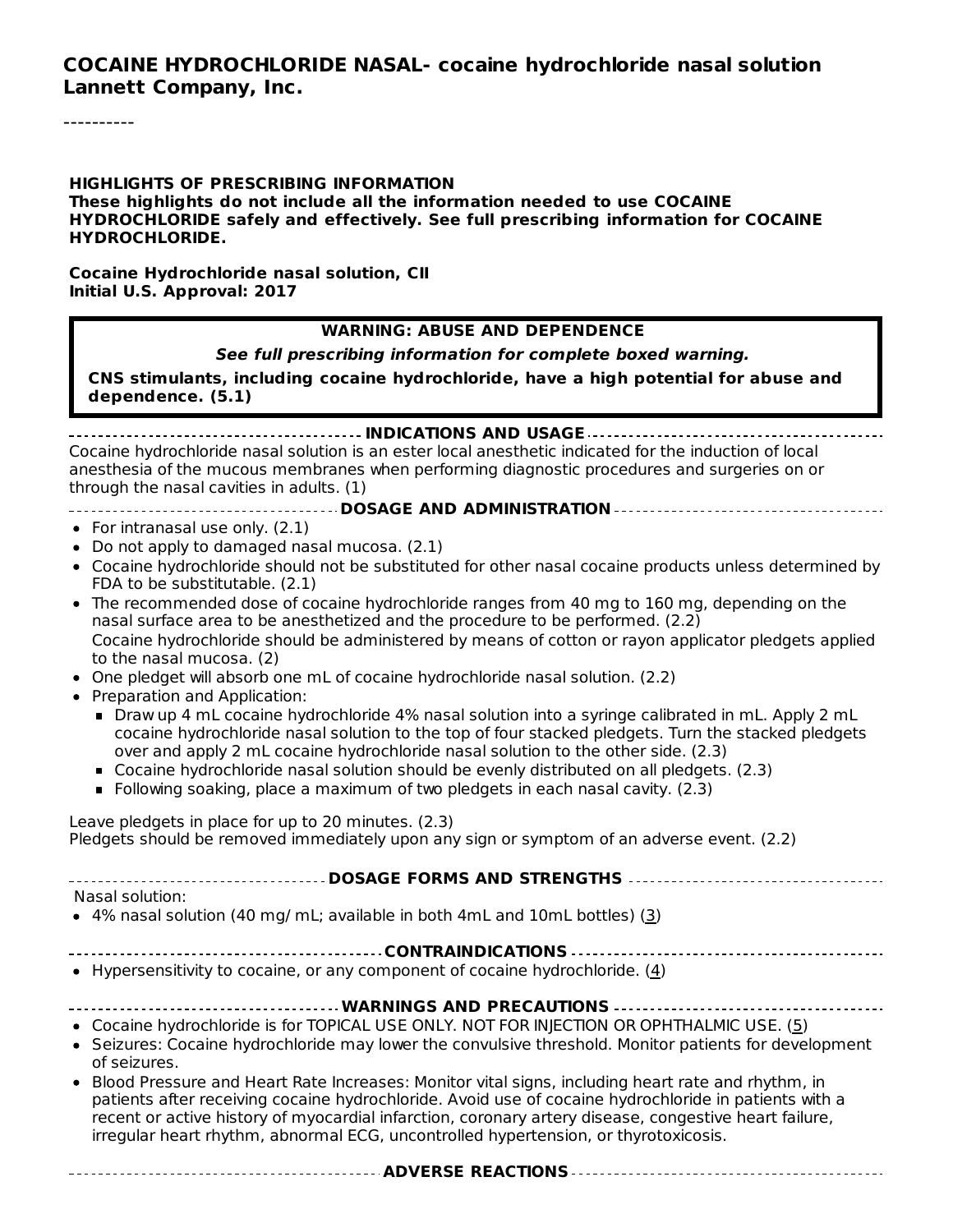The most common adverse reactions  $(>1\%)$  occurring in patients treated with cocaine hydrochloride were hypertension, tachycardia, and sinus tachycardia. (6.1)

#### **To report SUSPECTED ADVERSE REACTIONS, contact Lannett Company, Inc. at 1-844-834- 0530 or FDA at 1-800-FDA-1088 or www.fda.gov/medwatch.**

- **DRUG INTERACTIONS** Epinephrine, Phenylephrine: There have been reports of myocardial ischemia, myocardial infarction, and
- ventricular arrhythmias with concomitant use during nasal surgery. Avoid use of additional vasoconstrictor agents with cocaine hydrochloride. If concomitant use is unavoidable, prolonged vital sign and ECG monitoring may be required. (5.3, 7.2)
- Disulfiram: Disulfiram treatment increases plasma cocaine exposure. Avoid using cocaine hydrochloride in patients taking disulfiram. (7.3)
- CNS stimulants: Concomitant administration may result in nervousness, irritability, or possibly convulsions. (7.1)
- Cholinesterase inhibitors: Concomitant administration may increase the risk of cocaine toxicity. (7.4)
- Sympathomimetics, postganglionic blocking agents, and tricyclic antidepressants: Concomitant administration may increase the risk of cardiovascular adverse reactions. (7.5, 7.6)
- Monoamine-oxidase inhibitors: Concomitant administration may potentiate the effects and toxicity of monoamine-oxidase inhibitors. (7.7)
- **USE IN SPECIFIC POPULATIONS**
- Lactation: Breastfeeding not recommended during treatment, but a lactating woman can pump and discard breast milk for 48 hours after treatment. (8.2)
- **Geriatric Patients:** May be more susceptible to cardiovascular adverse events. (8.5)
- Hepatic impairment: It is not recommended to dose cocaine hydrochloride in patients with hepatic impairment. (8.6)
- Renal impairment: Monitor for adverse reactions such as headache, epistaxis, and clinically-relevant increases in heart rate or blood pressure. (8.7)
- Pseudocholinesterase deficiency. (8.8)

#### **See 17 for PATIENT COUNSELING INFORMATION.**

**Revised: 8/2020**

### **FULL PRESCRIBING INFORMATION: CONTENTS\***

### **1 INDICATIONS AND USAGE**

#### **2 DOSAGE AND ADMINISTRATION**

- 2.1 Important Dosage and Administration Instructions
- 2.2 Dosing Recommendations
- 2.3 Preparation and Administration of Cocaine Hydrochloride via Pledgets

### **3 DOSAGE FORMS AND STRENGTHS**

### **4 CONTRAINDICATIONS**

### **5 WARNINGS AND PRECAUTIONS**

- 5.1 Potential for Abuse and Dependence
- 5.2 Seizures
- 5.3 Blood Pressure and Heart Rate Increases
- 5.4 Toxicology Screening
- 5.5 Known Hypersensitivity or Idiosyncrasy to the Sympathomimetic Amines
- 5.6 Ophthalmic Use

### **6 ADVERSE REACTIONS**

- 6.1 Clinical Trial Experience
- 6.2 Postmarketing Experience

### **7 DRUG INTERACTIONS**

7.1 Central Nervous System Stimulants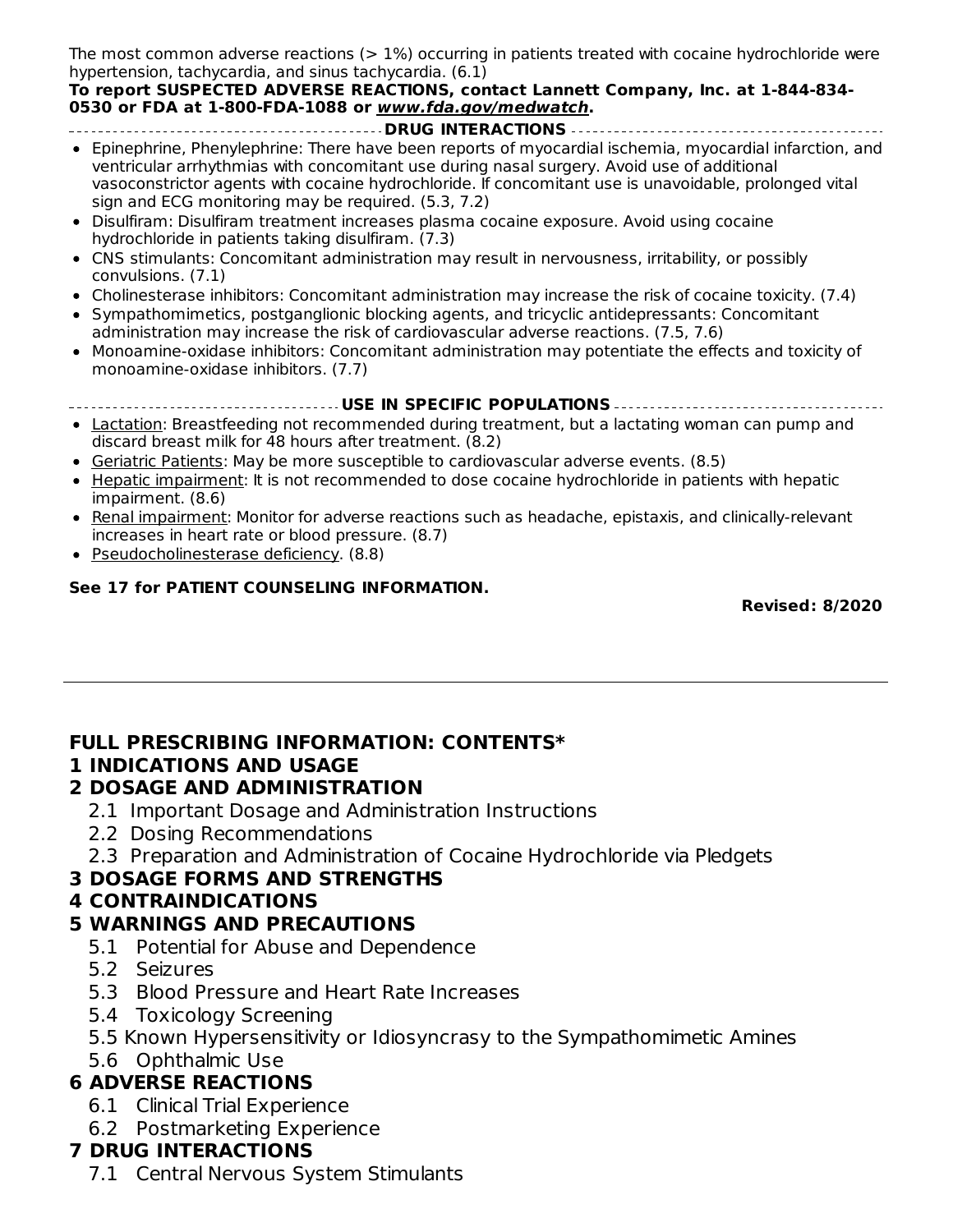- 7.2 Epinephrine, Phenylephrine
- 7.3 Disulfiram
- 7.4 Cholinesterase Inhibitors
- 7.5 Postganglionic Blocking Agents
- 7.6 Tricyclic Antidepressants
- 7.7 Monoamine-Oxidase Inhibitors

## **8 USE IN SPECIFIC POPULATIONS**

- 8.1 Pregnancy
- 8.2 Lactation
- 8.3 Females and Males of Reproductive Potential
- 8.4 Pediatric Use
- 8.5 Geriatric Use
- 8.6 Hepatic Impairment
- 8.7 Renal Impairment
- 8.8 Pseudocholinesterase Deficiency

## **9 DRUG ABUSE AND DEPENDENCE**

- 9.1 Controlled Substance
- 9.2 Abuse
- 9.3 Dependence

## **10 OVERDOSAGE**

## **11 DESCRIPTION**

## **12 CLINICAL PHARMACOLOGY**

- 12.1 Mechanism of Action
- 12.2 Pharmacodynamics
- 12.3 Pharmacokinetics

## **13 NONCLINICAL TOXICOLOGY**

13.1 Carcinogenesis, Mutagenesis, Impairment of Fertility

## **14 CLINICAL STUDIES**

## **16 HOW SUPPLIED/STORAGE AND HANDLING**

- 16.1 How Supplied
- 16.2 Storage and Handling

## **17 PATIENT COUNSELING INFORMATION**

 $\ast$  Sections or subsections omitted from the full prescribing information are not listed.

## **FULL PRESCRIBING INFORMATION**

## **WARNING: ABUSE AND DEPENDENCE**

**CNS stimulants, including cocaine hydrochloride, have a high potential for abuse and dependence. (5.1)**

### **1 INDICATIONS AND USAGE**

Cocaine Hydrochloride nasal solution is indicated for the induction of local anesthesia of the mucous membranes when performing diagnostic procedures and surgeries on or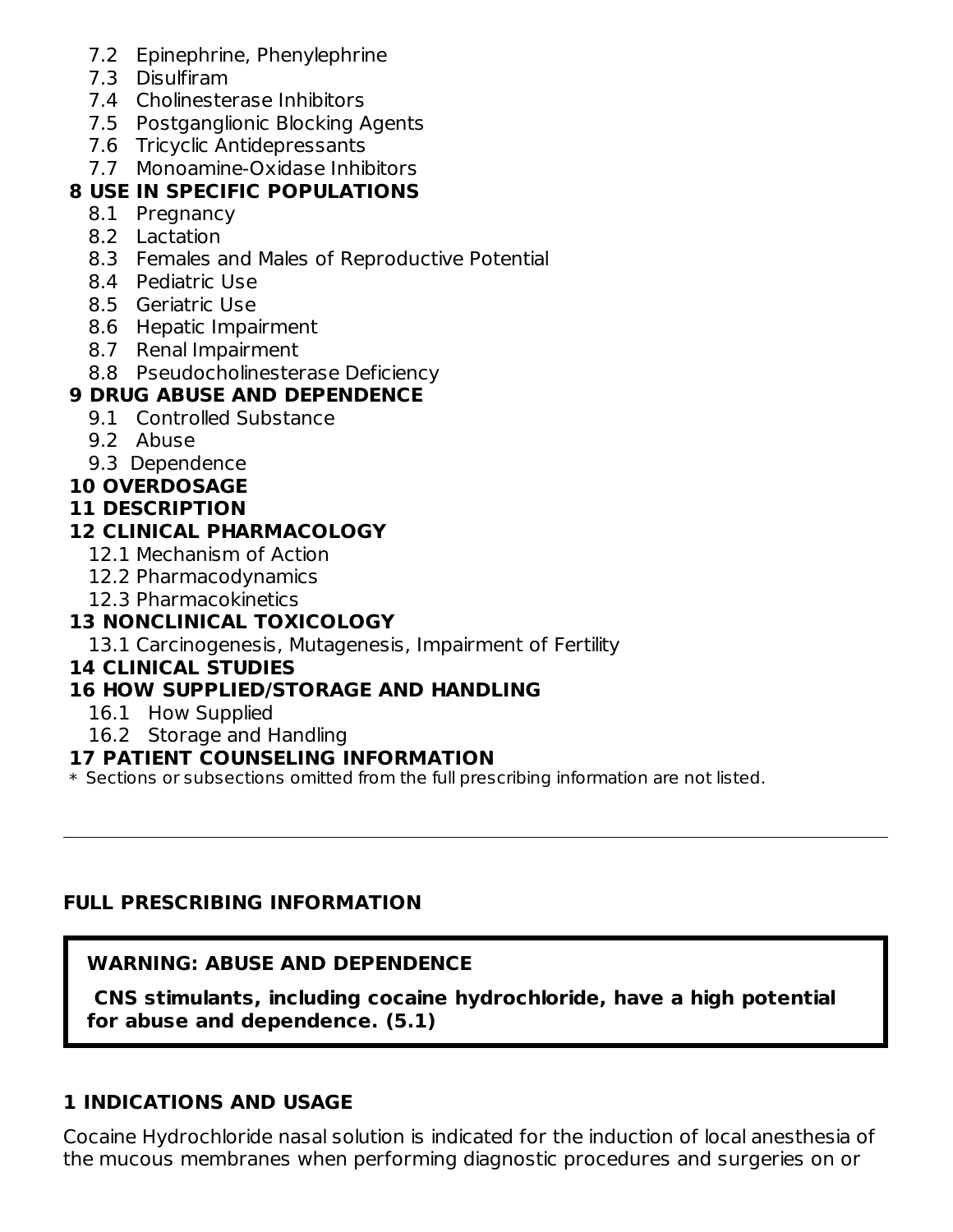through the nasal cavities in adults.

## **2 DOSAGE AND ADMINISTRATION**

#### **2.1 Important Dosage and Administration Instructions**

- Cocaine hydrochloride is for intranasal use only.
- Do not apply cocaine hydrochloride to damaged nasal mucosa.
- Unless the FDA has determined that these products can be substituted, do not substitute cocaine hydrochloride for other intranasal cocaine products because this may result in different local and/or systemic exposures.

## **2.2 Dosing Recommendations**

The recommended dose of cocaine hydrochloride ranges from 40 mg to 160 mg, depending on the nasal mucosal area to be anesthetized and the procedure to be performed. Each pledget absorbs one mL of cocaine hydrochloride nasal solution. A maximum of two soaked cotton or rayon pledgets may be placed in each nasal cavity, for a total dose of 160 mg for cocaine hydrochloride nasal solution 4%.

The total dose for any one procedure or surgery should not exceed 3 mg/kg cocaine hydrochloride.

The recommended size of the cotton or rayon pledgets for use with cocaine hydrochloride measure  $\frac{1}{2}$  inch x 3 inch (sold separately).

### **2.3 Preparation and Administration of Cocaine Hydrochloride via Pledgets**

Draw up 4 mL cocaine hydrochloride into a syringe calibrated in mL. Stack four pledgets and apply 2 mL of solution to the top of the stacked pledgets. Turn the stacked pledgets over and apply 2 mL of solution to the other side. Cocaine hydrochloride should be evenly distributed on all pledgets.

Following cocaine hydrochloride application to pledgets, place One (1) or two (2) pledgets in each nasal cavity, for a maximum of 2 pledgets used per nostril.

Leave pledgets in place for up to 20 minutes. Remove pledgets and continue with the procedure. Discard pledgets, and dispose of any unused pledgets and remaining solution in accordance with institutional procedures for CII products.

Pledgets should be removed immediately upon any sign or symptom of an adverse event.

## **3 DOSAGE FORMS AND STRENGTHS**

Cocaine Hydrochloride nasal solution is a clear, blue-green solution provided in a concentration of 4% (40 mg/mL). The 4% nasal solution is provided in both a single-use 4 mL (160 mg/4 mL) and multiple-use 10 mL (400 mg/10 mL) bottles. Each 1 mL of the 4% solution contains 40 mg of cocaine hydrochloride, equivalent to 35.7 mg of cocaine free base as aqueous solution, for topical nasal administration.

## **4 CONTRAINDICATIONS**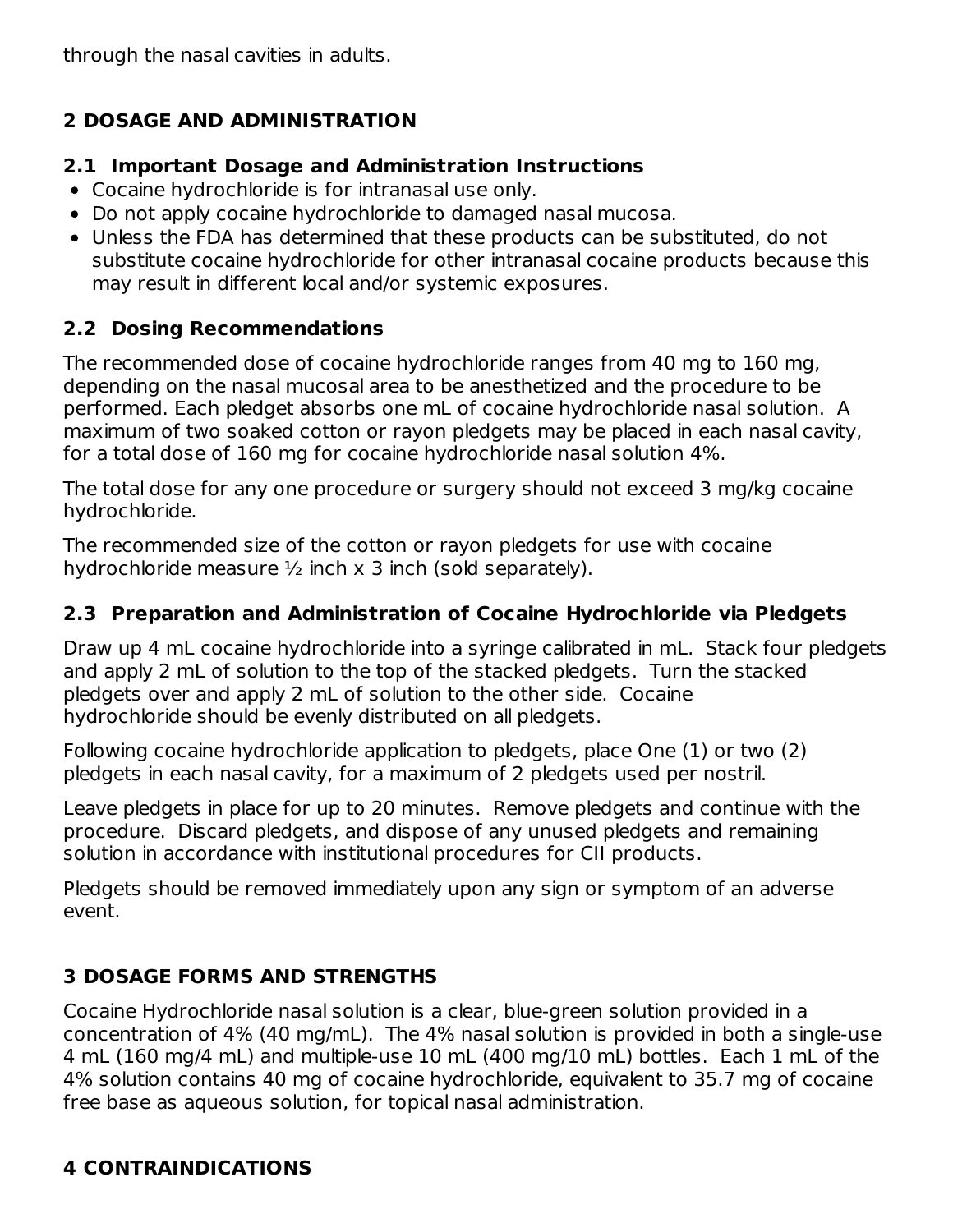Cocaine hydrochloride is contraindicated in:

patients with a known history of hypersensitivity to cocaine hydrochloride, other ester-based local anesthetics, or any other component of the nasal solution [see Warnings and Precautions (5.5)].

## **5 WARNINGS AND PRECAUTIONS**

## **5.1 Potential for Abuse and Dependence**

Central nervous system (CNS) stimulants, including cocaine hydrochloride, have a high potential for abuse and dependence [see Drug Abuse and Dependence (9.2, 9.3)].

## **5.2 Seizures**

It has been reported in the literature that cocaine hydrochloride may lower the convulsive threshold. The risk may be higher in patients with a history of seizures or in patients with prior electroencephalogram (EEG) abnormalities without seizures, but has been reported in patients with no prior history or EEG evidence of seizures. Monitor patients for development of seizures.

## **5.3 Blood Pressure and Heart Rate Increases**

As reported in the literature, cocaine hydrochloride causes an increase in observed blood pressure and heart rate. In the Phase 3 clinical studies with cocaine hydrochloride, increases in blood pressure and heart rate were observed following pledget removal. Monitor for changes in vital signs, including heart rate and rhythm, after administration of cocaine hydrochloride.

Avoid use of cocaine hydrochloride in patients with a history of myocardial infarction, coronary artery disease, congestive heart failure, irregular heart rhythm, abnormal ECG, or uncontrolled hypertension. Avoid use of additional vasoconstrictor agents such as epinephrine or phenylephrine with cocaine hydrochloride. If concomitant use is unavoidable, prolonged vital sign and ECG monitoring may be required.

Although not reported in the cocaine hydrochloride clinical trials, myocardial infarction has been reported in the literature, and can occur when the drug has been used as recommended [see Adverse Reactions (6)].

## **5.4 Toxicology Screening**

The time after cocaine administration for which cocaine and its metabolites can be detected in plasma and urine depends on the sensitivity of the utilized assay method. The cocaine hydrochloride and its metabolites in cocaine hydrochloride may be detected in plasma for up to one week after administration. Cocaine hydrochloride and its metabolites may be detected in urine toxicology screening for longer than one week after administration.

## **5.5 Known Hypersensitivity or Idiosyncrasy to the Sympathomimetic Amines**

Cocaine hydrochloride is contraindicated in patients with a known history of hypersensitivity to cocaine or to the components of the nasal solution. Cocaine is a sympathetic neuronal catecholamine reuptake inhibitor, which may potentiate the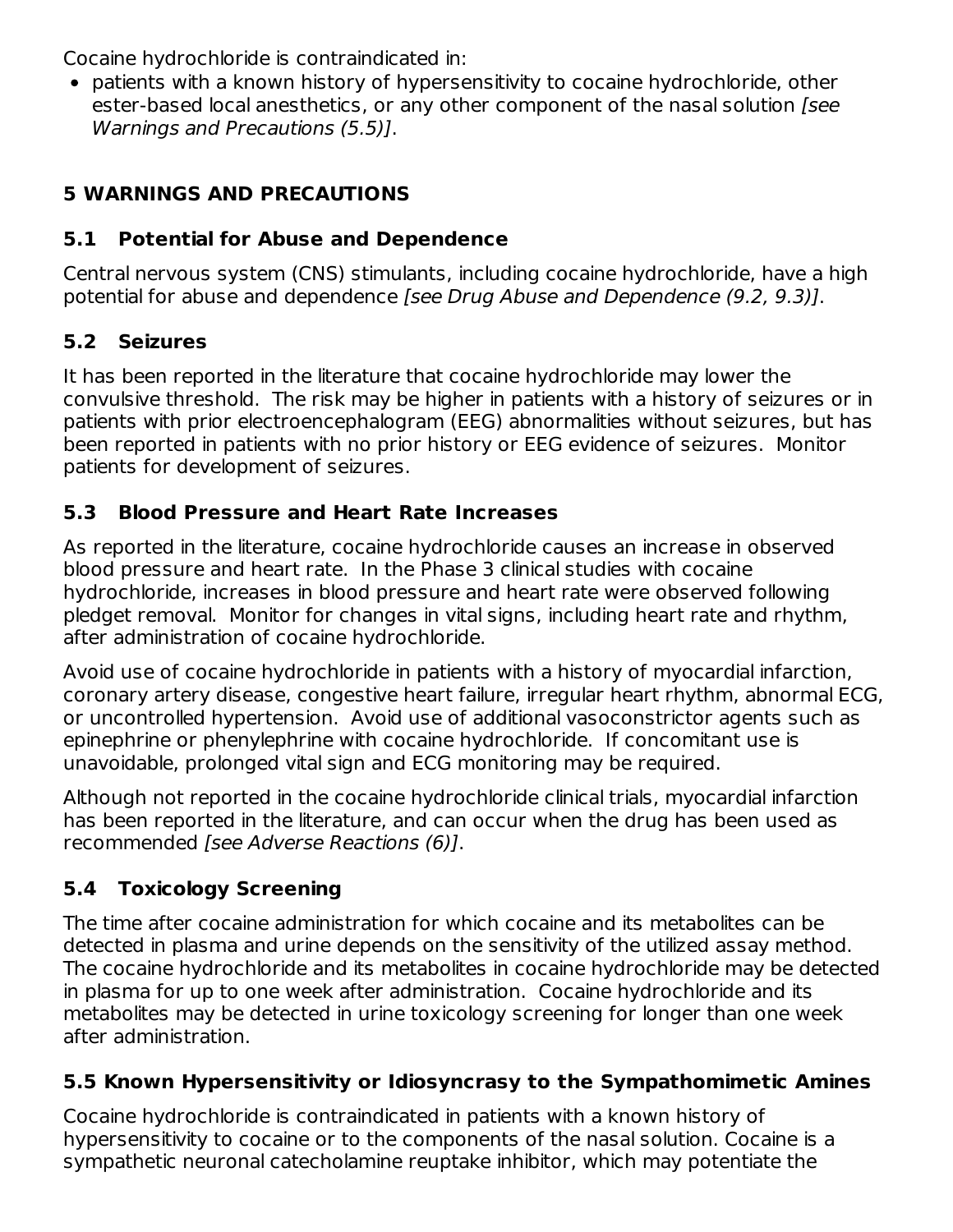actions of concomitantly administered sympathomimetic amines.

## **5.6 Ophthalmic Use**

Cocaine hydrochloride is NOT FOR OPHTHALMIC USE. Cocaine can cause sloughing of the corneal epithelium and should not be used in the eyes. Pitting and ulceration of the cornea has been reported in the literature.

## **6 ADVERSE REACTIONS**

The following treatment-emergent adverse events are discussed in more detailed in other sections of the labeling:

• Increases in Blood Pressure and Heart Rate [see Warnings and Precautions (5.3)]

## **6.1 Clinical Trial Experience**

Because clinical trials are conducted under widely varying conditions, adverse reaction rates observed in the clinical trials of a drug cannot be directly compared to rates in the clinical trials of another drug and may not reflect the rates observed in practice.

Cocaine hydrochloride nasal solution has been evaluated in one Phase 1 study, one QT study and two Phase 3 studies, which included 702 adult subjects who received a single application of cocaine hydrochloride nasal solution 4%, cocaine hydrochloride nasal solution 10%, or placebo. The randomized, double-blind, placebo controlled Phase 3 studies were conducted in adult patients undergoing diagnostic procedures and surgeries on or through the mucous membranes of the nasal cavities, of which 316 received cocaine hydrochloride nasal solution 4%, 318 received cocaine hydrochloride nasal solution 10%, and 168 received placebo. Safety was evaluated for up to 7 days after dosing.

In a Phase 3 study, patients received a mean dose of 126 mg (80 to 160 mg, N=259) of cocaine hydrochloride using cocaine hydrochloride nasal solution 4% and a mean dose of 319 mg (200 to 400 mg, N=259) of cocaine hydrochloride using cocaine hydrochloride nasal solution 10% as a single application.

The most common adverse reactions reported with cocaine hydrochloride 4% are included in Table 1 (preexisting nasal conditions are not included). There were two patients treated with cocaine hydrochloride nasal solution 4% who withdrew due to an adverse reaction. One patient developed anxiety and systolic hypertension and one patient developed intermittent paroxysmal tachycardia. Both patients developed symptoms within 10 minutes of nasal pledget application. Three patients treated with cocaine hydrochloride nasal solution 10% required premature removal of pledgets due to nausea and diastolic hypertension; mild intermittent paroxysmal hypertension and paroxysmal tachycardia; and vasovagal syncope with bradycardia.

#### **Table 1. Common Adverse Reactions with Cocaine Hydrochloride in > 1% of Treated Patients**

| <b>MedDRA System Organ Class</b><br>and Preferred Term | Cocaine<br>Hydrochloride, 4%<br>$(N=259)$ n, % | <b>Cocaine</b><br>Hydrochloride,<br><b>10%</b><br>$(N=259)$ n, % | <b>Placebo</b><br>$(N=128)$<br>n. % |
|--------------------------------------------------------|------------------------------------------------|------------------------------------------------------------------|-------------------------------------|
|--------------------------------------------------------|------------------------------------------------|------------------------------------------------------------------|-------------------------------------|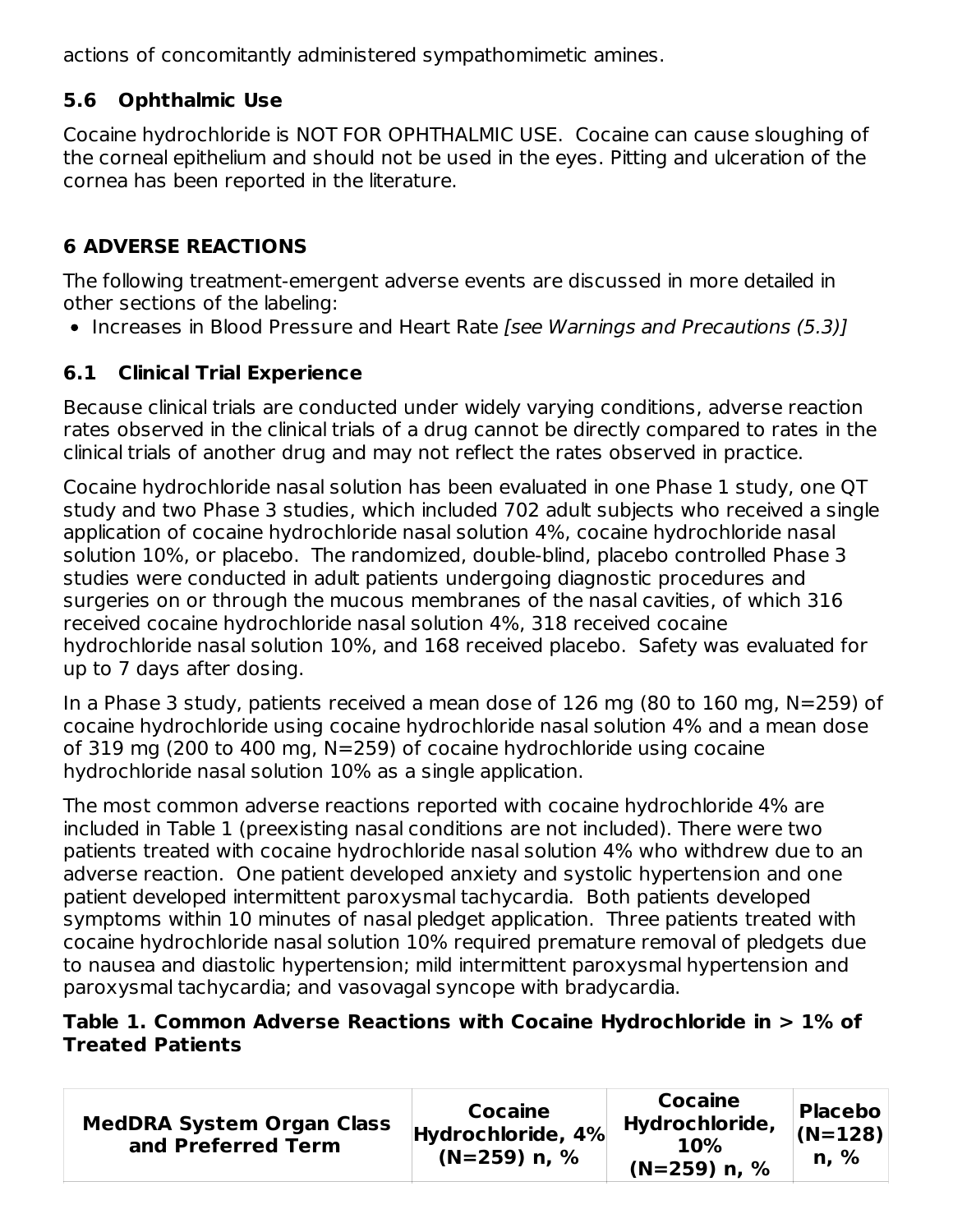| <b>Vascular Disorders</b> | 203 (78) | 224 (87) | 86 (67) |
|---------------------------|----------|----------|---------|
| Hypertension              | 201 (78) | 220 (85) | 85 (66) |
| <b>Cardiac Disorders</b>  | 31(12)   | 47 (18)  | 10(8)   |
| Tachycardia               | 12(5)    | 28(11)   | 1(1)    |
| Bradycardia               | 8(3)     | 1(0.4)   | 5(4)    |
| Sinus tachycardia         | 6(2)     | 9(4)     | 0       |
| <b>Investigations</b>     | 13(5)    | 30(12)   | 8(6)    |
| QRS prolonged             | 4(2)     | 8(3)     | 3(2)    |
| QT interval prolonged     | 7(3)     | 10(4)    | 3(2)    |

## **6.2 Postmarketing Experience**

The following adverse reactions have been identified during use of Cocaine Hydrochloride Nasal Solution. Because these reactions are reported voluntarily from a population of uncertain size, it is not always possible to reliably estimate their frequency or establish a causal relationship to drug exposure.

Nervous system disorders: Headache, Seizure

Cardiac disorders: Hypertension, tachycardia, atrial and ventricular arrhythmias, myocardial ischemia and infarction

Psychiatric disorders: Anxiety

## **7 DRUG INTERACTIONS**

### **7.1 Central Nervous System Stimulants**

Concurrent use of other central nervous system stimulants with cocaine may result in excessive stimulation, leading to nervousness, irritability, or possibly convulsions, or cardiac arrhythmias.

## **7.2 Epinephrine, Phenylephrine**

There are reports in the published literature of myocardial ischemia, myocardial infarction, and ventricular arrhythmias after concomitant administration of topical intranasal cocaine with epinephrine and phenylephrine during nasal and sinus surgery.

Avoid use of additional vasoconstrictor agents such as epinephrine and phenylephrine with cocaine hydrochloride during nasal and sinus surgery. If concomitant use is unavoidable, prolonged vital sign and ECG monitoring may be required.

## **7.3 Disulfiram**

Published literature reported that disulfiram treatment increased plasma cocaine exposure (AUC and C<sub>max</sub>), by several folds after acute intranasal cocaine administration. Another literature reported that co-administration of disulfiram increased AUC of plasma cocaine by several folds after intravenous cocaine administration [see Clinical Pharmacology (12.3)].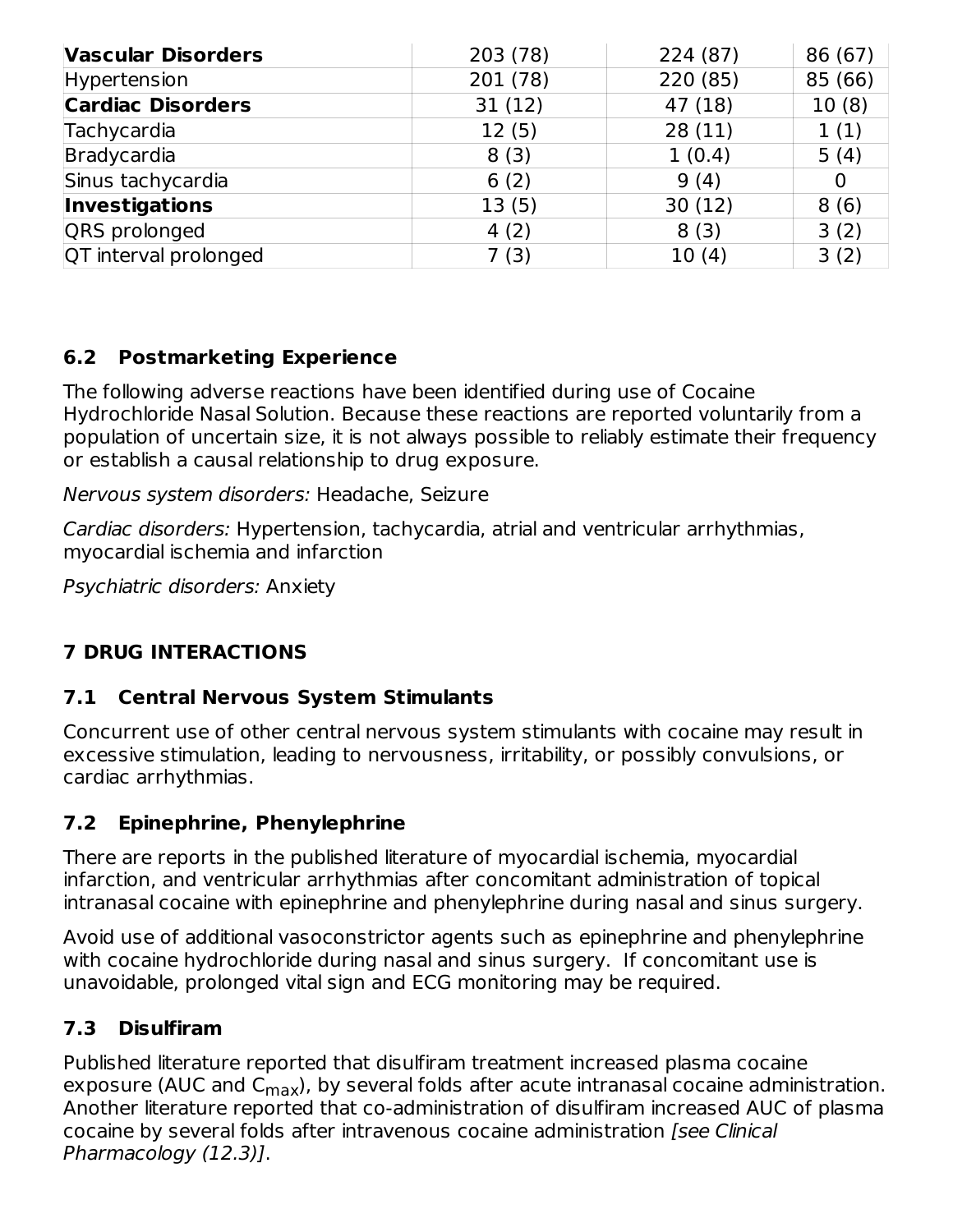Avoid using cocaine hydrochloride in patients taking disulfiram. Consider using other local anesthesia.

## **7.4 Cholinesterase Inhibitors**

Cocaine has been described in literature to be primarily metabolized and inactivated by non-enzymatic ester hydrolysis and hepatic carboxylesterase, and also by plasma cholinesterase, hepatic carboxylesterase, and CYP3A4. The pharmacokinetics of cocaine hydrochloride in patients with reduced plasma cholinesterase activity has not been studied.

Plasma cholinesterase activity may be decreased by chronic administration of certain monoamine oxidase inhibitors, oral contraceptives, glucocorticoids, antimyasthenics (neostigmine), cyclophosphamide, and possibly thiotepa.

It may also be diminished by administration of irreversible plasma cholinesterase inhibitors such as echothiophate, organophosphate insecticides, and certain antineoplastic agents. Patients with reduced plasma cholinesterase (pseudocholinesterase) activity may have reduced clearance and increased exposure of plasma cocaine after administration of cocaine hydrochloride.

Because cocaine is metabolized by multiple enzymes, the effect of reduced plasma cholinesterase activity on cocaine exposure may be limited. No dosage adjustment of cocaine hydrochloride is needed in patients with reduced plasma cholinesterase. Monitor patients with reduced plasma cholinesterase activity for adverse reactions such as clinically-relevant increases in heart rate or blood pressure.

## **7.5 Postganglionic Blocking Agents**

Agents such as reserpine potentiate cocaine-induced sympathetic stimulation; concurrent use may increase the risk of hypertension and cardiac arrhythmias that may be life-threatening.

## **7.6 Tricyclic Antidepressants**

Tricyclic antidepressants may increase the activity of the sympathetic nervous system, which may also be increased by administration of cocaine hydrochloride.

## **7.7 Monoamine-Oxidase Inhibitors**

Cocaine hydrochloride may potentiate the effects and toxicity of MAO inhibitors.

## **8 USE IN SPECIFIC POPULATIONS**

## **8.1 Pregnancy**

### Risk Summary

There are no available data on the use of cocaine hydrochloride in pregnant women to identify a drug-associated risk of major birth defects, miscarriage or adverse maternal or fetal outcomes. Adverse maternal and fetal/neonatal outcomes have been seen in women with chronic cocaine abuse during pregnancy (see Data).

In published animal reproduction studies, cocaine administered to pregnant females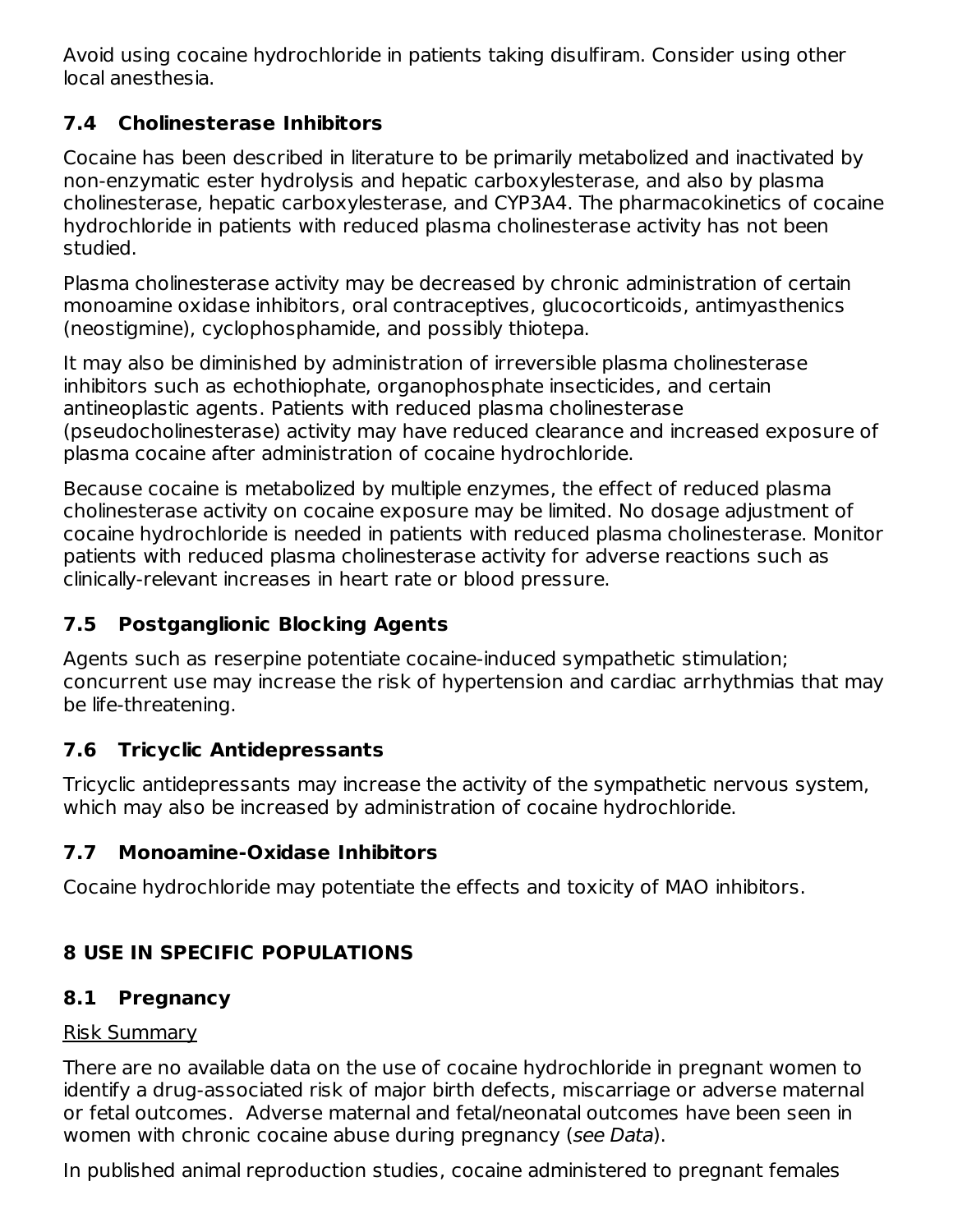during the gestational period produced hydronephrosis (0.5 times the human reference dose (HRD) of 37.5 mg via the 4% solution), developmental delays in the offspring (1.5 times the HRD), cerebral hemorrhage and fetal edema (2.0 times the HRD), reduced fetal body weights and brain weights (2.6 times the HRD), and reduced fetal survival (3.7 times the HRD).

Single dose administration of cocaine intravenously during organogenesis in mice produced cryptochidism, anophthalmia, exencephaly, and delayed ossification at 7.8 times the HRD. In rats, a single dose of cocaine administered by intraperitoneal injection produced edematous fetuses, hemorrhages and limb defects at 12.9 times the HRD (see Data).

The estimated background risk of major birth defects and miscarriage for the indicated population(s) are unknown. All pregnancies have a background risk of birth defect, loss, or other adverse outcomes. In the U.S. general population, the estimated background risk of major birth defects and miscarriage in clinically recognized pregnancies is 2-4% and 15-20%, respectively.

### Data

### Human Data

There are no available data on the use of intranasal cocaine hydrochloride solution in pregnant women to inform a drug-associated risk for major congenital malformations or miscarriage. There are published data describing adverse developmental outcomes in women with chronic cocaine abuse during pregnancy. The published case-control and observational studies examining the effect of in utero cocaine exposure on fetal growth parameters, after controlling for confounding variables, found exposure was associated with reduced fetal growth compared with non-drug-abuse populations.

Published data from a large number of studies of women with chronic cocaine abuse during pregnancy are inconsistent in their findings with regard to congenital malformations, prematurity, miscarriage, premature rupture of membranes and gestational hypertension. The applicability of the findings from these studies of chronic abuse in pregnancy to a single topical exposure is limited.

### Animal Data

Formal animal reproduction and development studies have not been conducted with intranasal cocaine hydrochloride. However, reproduction and development studies with cocaine have been reported in the published literature. Exposure margins below are based on body surface area comparison to the human reference dose (HRD) of 37.5 mg (estimated amount absorbed from the 160 mg (4%) cocaine-soaked pledgets).

Hydronephrosis was noted in embryos from pregnant rats treated wtih cocaine 2.1 mg/kg (0.5 times the HRD) and higher from Gestation Day 0 to 9. Cerebral hemorrhage and endematous fetuses were noted at 2.2 times the HRD and above).

Developmental delays and altered spontaneous exploratory behavior in response to cocaine were reported in rat pups born to dams treated intravenously with 6 mg/kg cocaine (1.5 times the HRD) from Gestation Day 8 to 20 in the absence of maternal toxicity.

Reduced fetal body and brain weights and alterations in fetal central neurotransmitter levels were noted following treatment of pregnant mice with 20 mg/kg cocaine from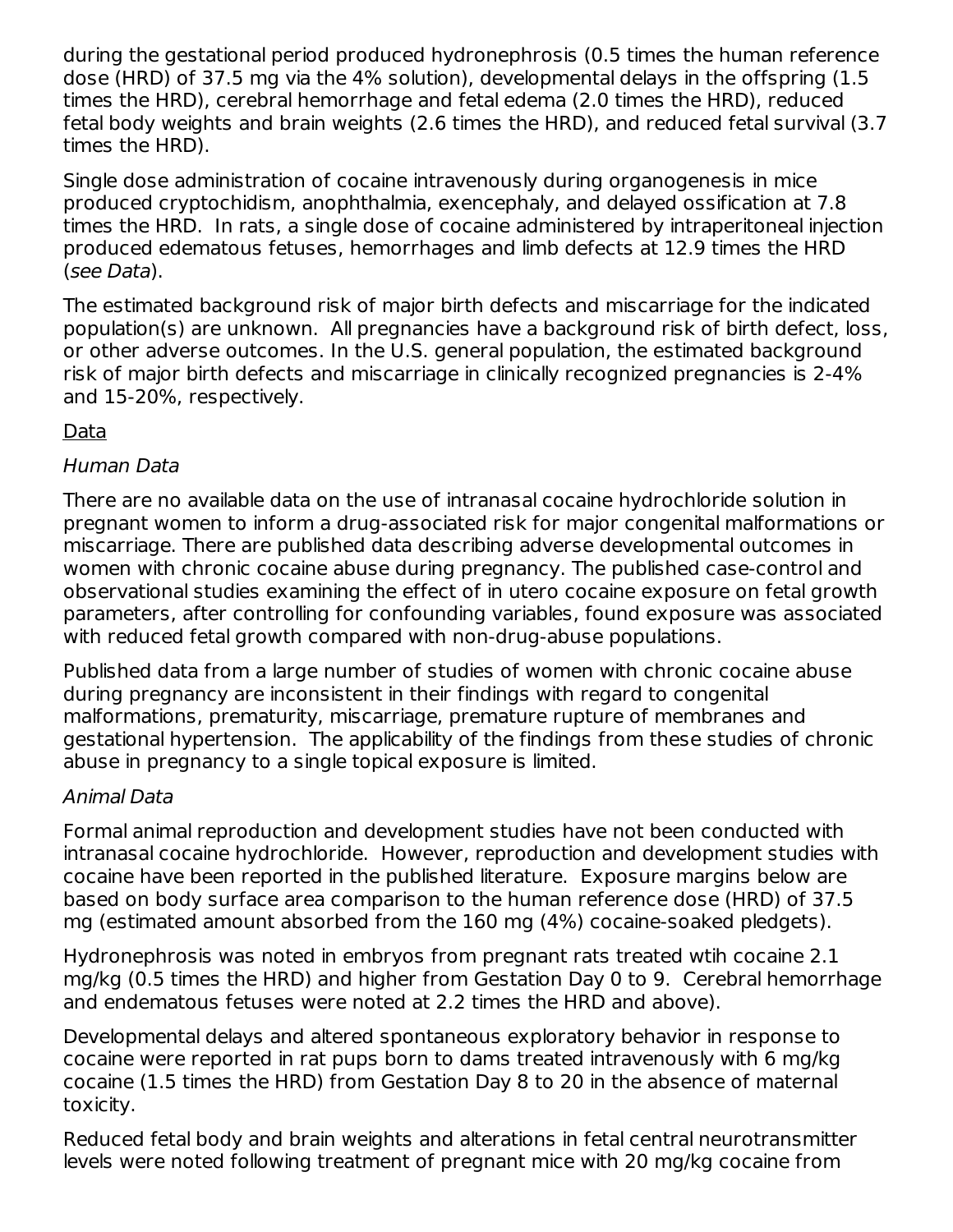gestation days 8 to 12 or 12 to 18 (2.6 times the HRD).

Reduced fetal survival was noted when pregnant nonhuman primates were dosed with 0.3 mg/kg/h cocaine (3.7 times the HRD on per day basis) via a subcutaneous minipump from Gestation Day 24 to birth.

Exencephaly, cryptochidism, hydronephrosis, anophthalmia, delayed ossification, limb anomalies, and cerebral and intra-abdominal hemorrhage were reported following a single subcutaneous injection of 60 mg/kg cocaine (7.8 times the HRD) to pregant mice between Gestation Day 7 to 12. No significant maternal toxicity was reported at this dose.

Deficits in associational learning were reported when pregnant rats were treated with cocaine during gestation (10.3 times the HRD) in the absence of maternal toxicity.

Hemorrhage, fetal edema, and limb defects were reported when pregnant rats were administered a single injection of cocaine at a dose of 50 mg/kg/day or higher (12.9 times the HRD) during Gestation Day 9 to 19. Increased resorptions were noted at doses higher than 70 mg/kg/day (18.1 times the HRD) when administered on Gestation Day 16. No adverse effects were reported at a dose of 40 mg/kg (10.3 times the HRD).

Fetal deaths, decreased fetal body weights, edematous fetuses and single incidences of cleft palate and hypertrophic ventricle were observed when pregnant rats were treated with intraperitoneal cocaine at 60 mg/kg (15.5 times the HRD) from Gestation Day 8 to 12. Maternal toxicity was noted at this dose (mortality). No adverse effect level for fetal and maternal toxicity was noted at 50 mg/kg/day (13 times the HRD).

Decreased body weights, overall body length and crown circumference of offspring were reported when pregnant Rhesus monkeys were treated with escalating doses up to 7.5 mg/kg cocaine TID intramuscularly per day for 5 days per week from prior to conception to term (11.6 times the HRD).

### **8.2 Lactation**

### Risk Summary

Based on case reports in published literature, cocaine is present in human milk at widely varying concentrations. Based on its pharmacochemical characteristics, high concentrations of cocaine are expected in breast milk with systemic exposure. The applicability of these findings to a single topical exposure with limited systemic absorption is unclear. No studies have evaluated cocaine concentrations in milk after topical administration of cocaine hydrochloride.

Cocaine is detected in human breastmilk in chronic abuse situations and is expected to be at higher concentrations in milk than in maternal blood based on its physicochemical characteristics. Breastfeeding immediately after administration of cocaine hydrochloride could result in infant plasma concentrations that are approximately half the anticipated maximum maternal plasma concentrations at the clinical dose of 160 mg. The effects of this cocaine plasma concentration in an infant are unknown, but no level of cocaine exposure is considered safe for a breastfed infant.

Adverse reactions have occurred in infants ingesting cocaine through breastmilk, including vomiting, diarrhea, convulsions, hypertension, tachycardia, agitation and irritability. The long-term effects on infants exposed to cocaine through breast milk are unknown. There are no data on the effects of cocaine hydrochloride on milk production.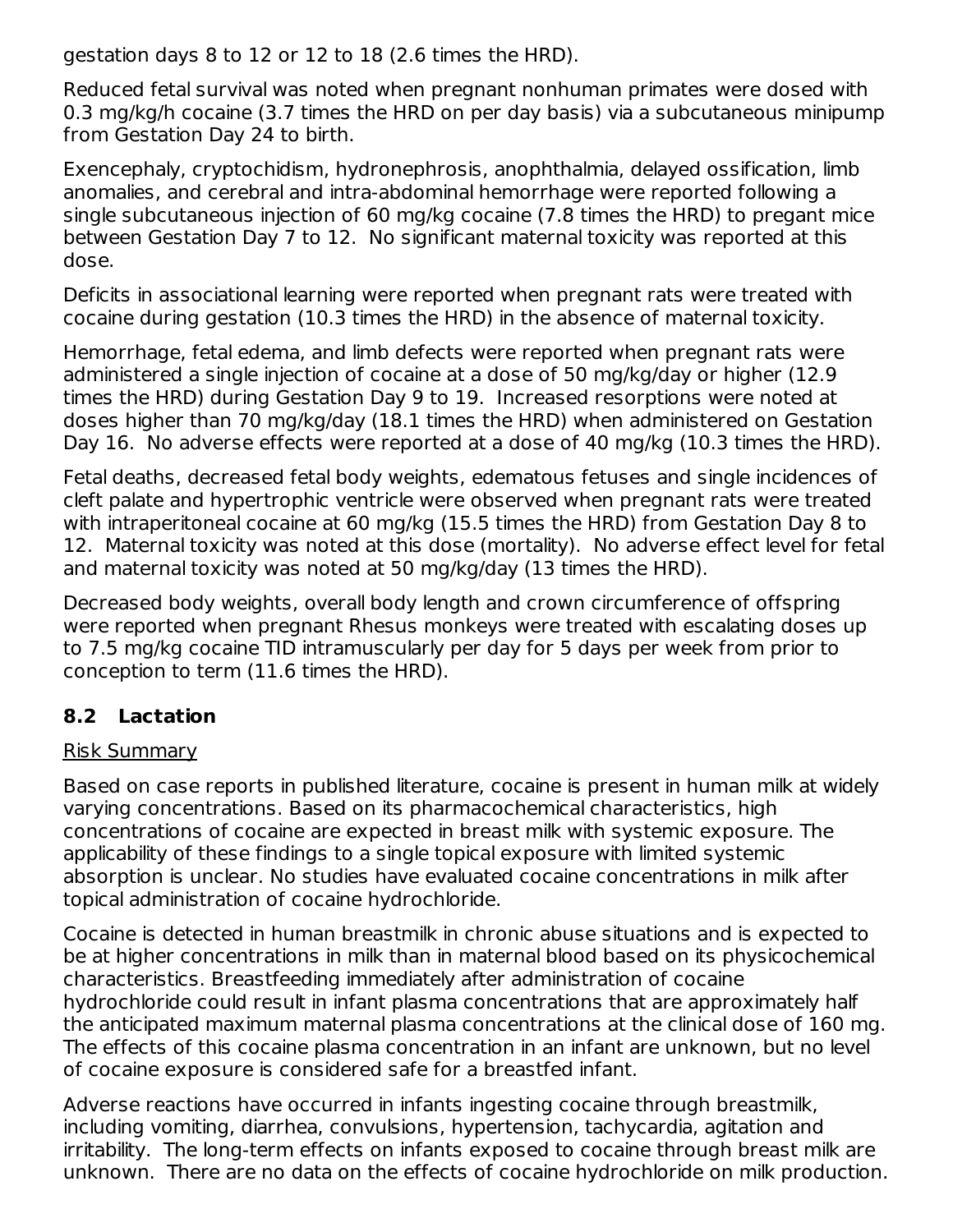Because of the potential for serious adverse reactions in breastfed infants, advise a lactating woman that breastfeeding is not recommended during treatment with cocaine hydrochloride and to pump and discard breastmilk for 48 hours after use of cocaine hydrochloride.

## **8.3 Females and Males of Reproductive Potential**

Published animal studies suggest that cocaine can alter female reproductive hormone levels, disrupt the estrous cycle, and reduce ovulation at doses approximately 1 to 2 times the HRD based on body surface area [see Nonclinical Toxicology (13.1)].

### **8.4 Pediatric Use**

Safety and effectiveness of cocaine hydrochloride in pediatric patients under the age of 18 have not been established.

Published studies state that in juvenile male rats, 30 mg/kg subcutaneous cocaine administration for longer than 7 days (7.8 times the HRD) produced testicular necrosis. Treatment of juvenile male rats with 15 mg/kg (3.9 times the HRD) for 100 days resulted in abnormal sperm morphology and reduced pregnancy rates.

## **8.5 Geriatric Use**

Of the 802 subjects in the two Phase 3 studies with cocaine hydrochloride 13 subjects (1.6%) were age 65 and older, and one subject (0.1%) was 75 years of age or older.

No untoward or unexpected adverse reactions were seen in elderly patients who received cocaine hydrochloride compared to those subjects that were under the age of 65.

However, hypertension was observed in all geriatric subjects receiving cocaine hydrochloride. Special precaution should be given when determining the dose of cocaine hydrochloride for geriatric patients, commensurate with their age and physical status.

## **8.6 Hepatic Impairment**

According to literature, cocaine is eliminated predominantly by metabolism in humans. The clearance of cocaine hydrochloride 4% has not been evaluated in subjects with hepatic impairment when compared to patients with normal hepatic function, and sufficient data are not available in literature to guide dosing in these subjects. Thus, cocaine hydrochloride should be avoided in patients with hepatic impairment [see Clinical Pharmacology (12.3)].

## **8.7 Renal Impairment**

According to literature, cocaine is eliminated predominantly by metabolism in humans, with little excreted unchanged in the urine. The pharmacokinetics of cocaine hydrochloride in patients with renal impairment has not been studied. Based on information available on the metabolism and excretion of cocaine, dose initiation in patients with renal impairment should follow a conservative approach. Monitor patients with renal impairment for adverse reactions such as clinically-relevant increases in heart rate or blood pressure [see Clinical Pharmacology (12.3)].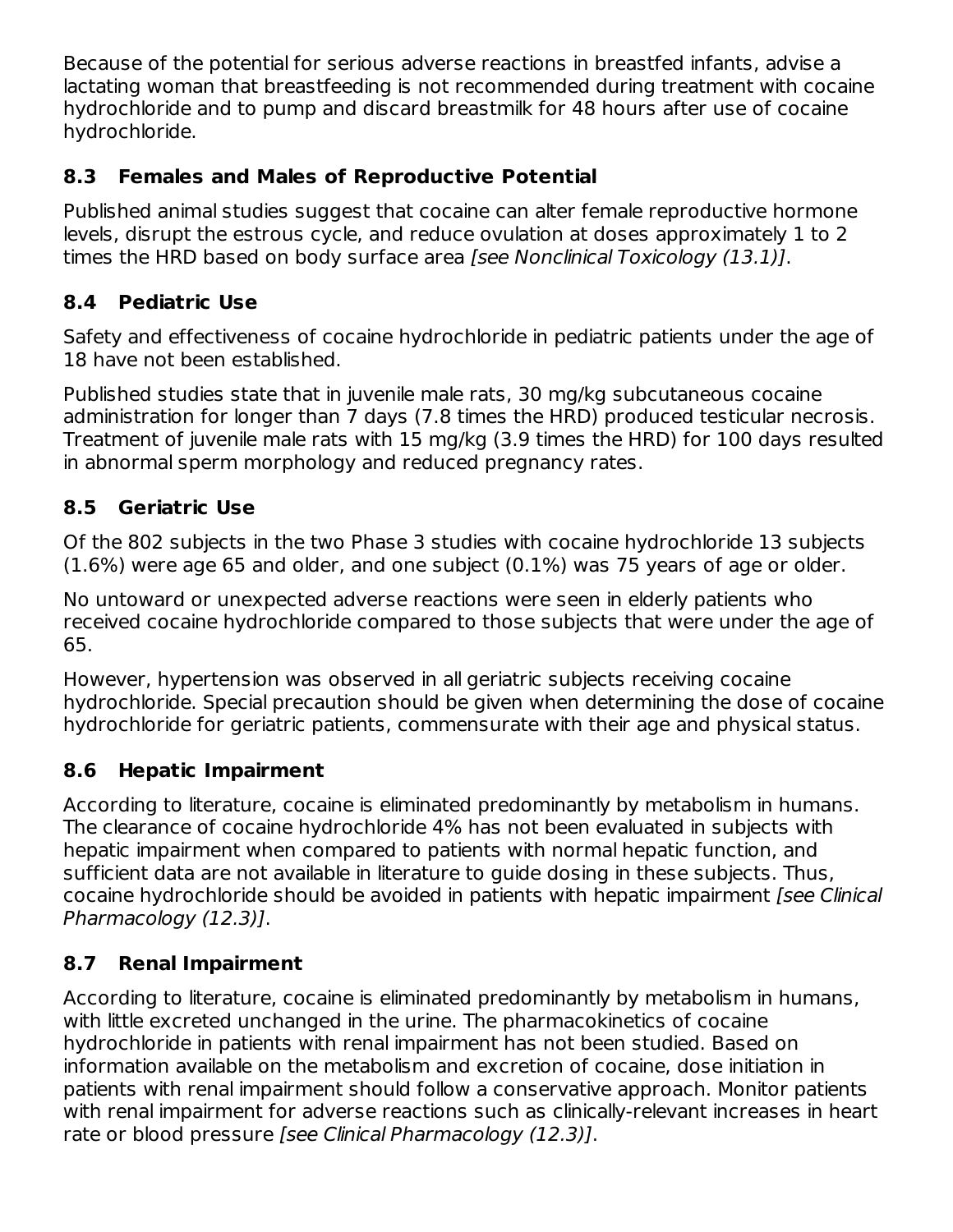### **8.8 Pseudocholinesterase Deficiency**

Pharmacokinetics of cocaine hydrochloride in patients with reduced plasma cholinesterase activity has not been studied.

Genetic abnormalities of plasma cholinesterase (e.g., patients who are heterozygous or homozygous for atypical plasma cholinesterase gene), disease conditions such as malignant tumors, severe liver or kidney disease, decompensated heart disease, infections, burns, anemia, peptic ulcer, or myxedema or other physiological states such as pregnancy may lead to reduced plasma cholinesterase activity. Patients with reduced plasma cholinesterase (pseudocholinesterase) activity may have reduced clearance and increased exposure of plasma cocaine after administration of cocaine hydrochloride.

Because cocaine is metabolized by multiple enzymes, the effect of reduced plasma cholinesterase activity on cocaine exposure may be limited. No dosage adjustment of cocaine hydrochloride is needed in patients with reduced plasma cholinesterase. Monitor patients with reduced plasma cholinesterase activity for adverse reactions such as, clinically-relevant increases in heart rate or blood pressure [see Contraindications (4)].

## **9 DRUG ABUSE AND DEPENDENCE**

## **9.1 Controlled Substance**

Cocaine hydrochloride contains cocaine, a Schedule II controlled substance.

## **9.2 Abuse**

Cocaine hydrochloride contains cocaine, a substance with a high potential for abuse. Cocaine hydrochloride can be misused and abused, which can lead to addiction. Cocaine hydrochloride may also be diverted for abuse purposes *[see Warnings and* Precautions (5.1)].

Drug abuse is the intentional non-therapeutic use of a prescription drug, even once, for its rewarding psychological or physiological effects. Drug addiction is a cluster of behavioral, cognitive, and physiological phenomena that develop after repeated substance use and includes: a strong desire to take the drug, difficulties in controlling its use, persisting in its use despite harmful consequences, a higher priority given to drug use than to other activities and obligations, increased tolerance, and sometimes a physical withdrawal. Drug abuse of a substance may occur without progression to drug addiction. "Drug-seeking" behavior is very common in persons with substance use disorders.

Drug abuse and addiction are conditions that are separate and distinct from physical dependence and tolerance [see Dependence (9.3)]. Health care providers should be aware that abuse and addiction may occur in the absence of symptoms indicative of physical dependence and tolerance.

Individuals who abuse stimulants may use cocaine hydrochloride for abuse purposes. Adverse events associated with abuse of cocaine include euphoria, excitation, irritability, restlessness, anxiety, paranoia, confusion, headache, psychosis, hypertension, stroke, seizures, dilated pupils, nausea, vomiting, and abdominal pain. Intranasal abuse can produce damage to the nostrils (e.g., ulceration and deviated septum). Abuse of cocaine can result in overdose, convulsions, unconsciousness, coma, and death [see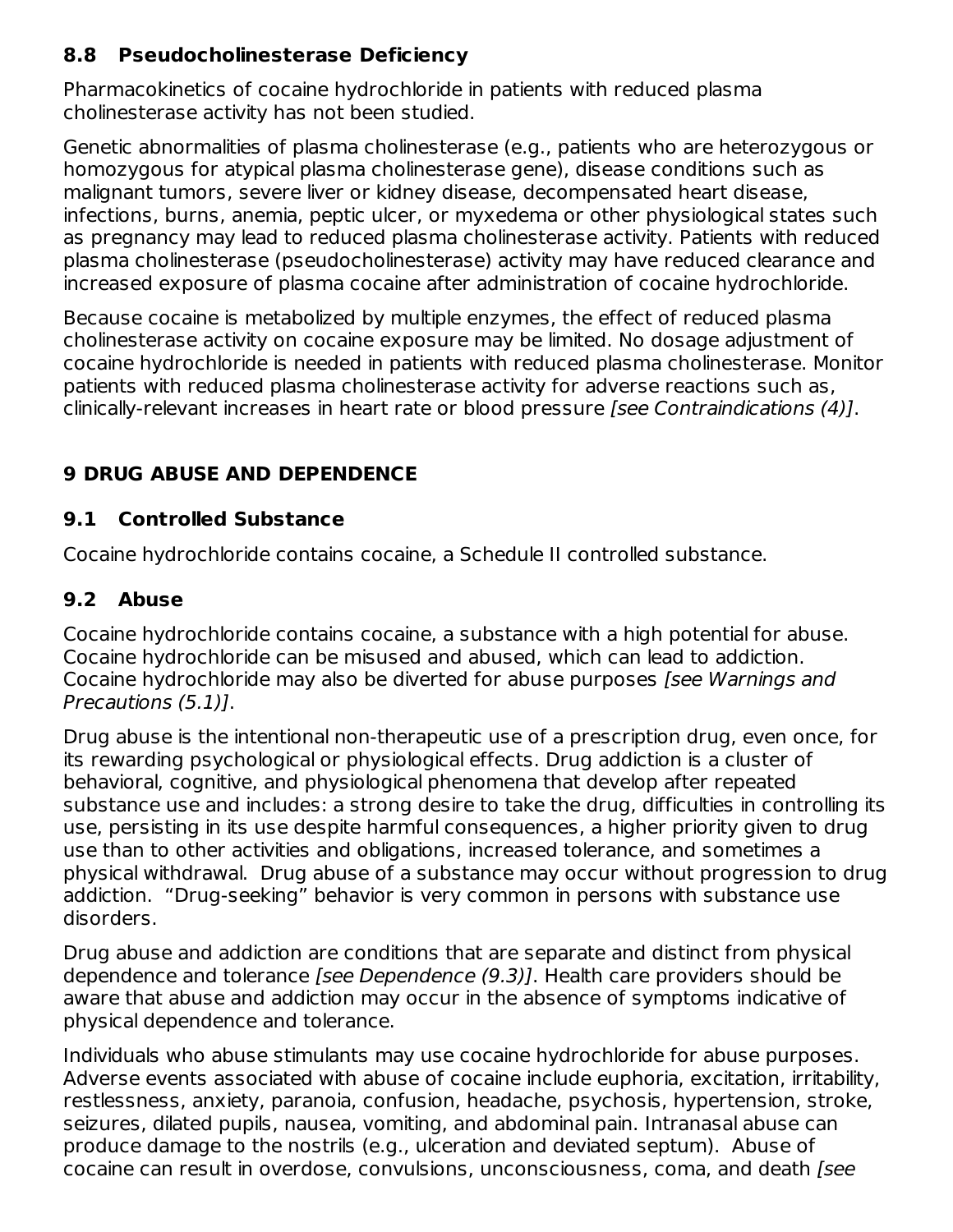### Overdosage (10)].

Cocaine hydrochloride, like all prescription drugs with abuse potential, can be diverted for non-medical use into illicit channels of distribution. In order to minimize these risks, effective accounting procedures should be implemented, in addition to routine procedures for handling controlled substances.

## **9.3 Dependence**

Physical dependence is a state that develops as a result of physiological adaptation in response to repeated drug use, manifested by withdrawal signs and symptoms after abrupt discontinuation or a significant dose reduction of a drug. Cocaine hydrochloride is approved for nasal single use, so physical dependence and withdrawal symptoms are unlikely to develop. Although cocaine hydrochloride is not indicated for chronic therapy, repeated misuse or abuse of this product may lead to physical dependence.

## **10 OVERDOSAGE**

No cases of overdose with cocaine hydrochloride were reported in clinical trials. Reported blood pressure and heart rate increases were greater with cocaine hydrochloride nasal solution 10% than with cocaine hydrochloride nasal solution 4%.

In the case of an overdose, consult with a Certified Poison Control Center (1-800-222- 1222) for up-to-date guidance and advice for treatment of overdosage. Individual patient response to cocaine varies widely. Toxic symptoms may occur idiosyncratically at low doses.

Manifestations of cocaine overdose associated with illicit use of cocaine reported in literature and based on reports in FDA's Adverse Events Reporting System (AERS) database include death, cardio-respiratory arrest, cardiac arrest, respiratory arrest, tachycardia, myocardial infarction, agitation, aggression, restlessness, tremor, hyperreflexia, rapid respiration, confusion, assaultiveness, hallucinations, panic states, hyperpyrexia, and rhabdomyolysis. Fatigue and depression usually follow the central nervous system stimulation. Other reactions include arrhythmias, hypertension or hypotension, circulatory collapse, nausea, vomiting, diarrhea, and abdominal cramps. Fatal poisoning is usually preceded by convulsions and coma.

Because cocaine is significantly distributed to tissues and rapidly metabolized, dialysis and hemoperfusion are not effective. Acidification of the urine does not significantly enhance cocaine elimination.

## **11 DESCRIPTION**

Cocaine Hydrochloride nasal solution is a clear, blue-green, aqueous solution, available in 4% strength. Each 1 mL contains cocaine hydrochloride 40 mg, equivalent to 35.7 mg of cocaine free base; 4% as 160 mg/4 mL or 400 mg/10 mL.

Cocaine, (1R,2R,3S,5S) methyl 3-(benzoyloxy)-8-methyl-8-azabicyclo[3.2.1]octane-2 carboxylate hydrochloride, is a synthetic tropane alkaloid ester, local anesthetic, which occurs as colorless to white crystals or white crystalline powder.

The structural formula for cocaine hydrochloride is as follows: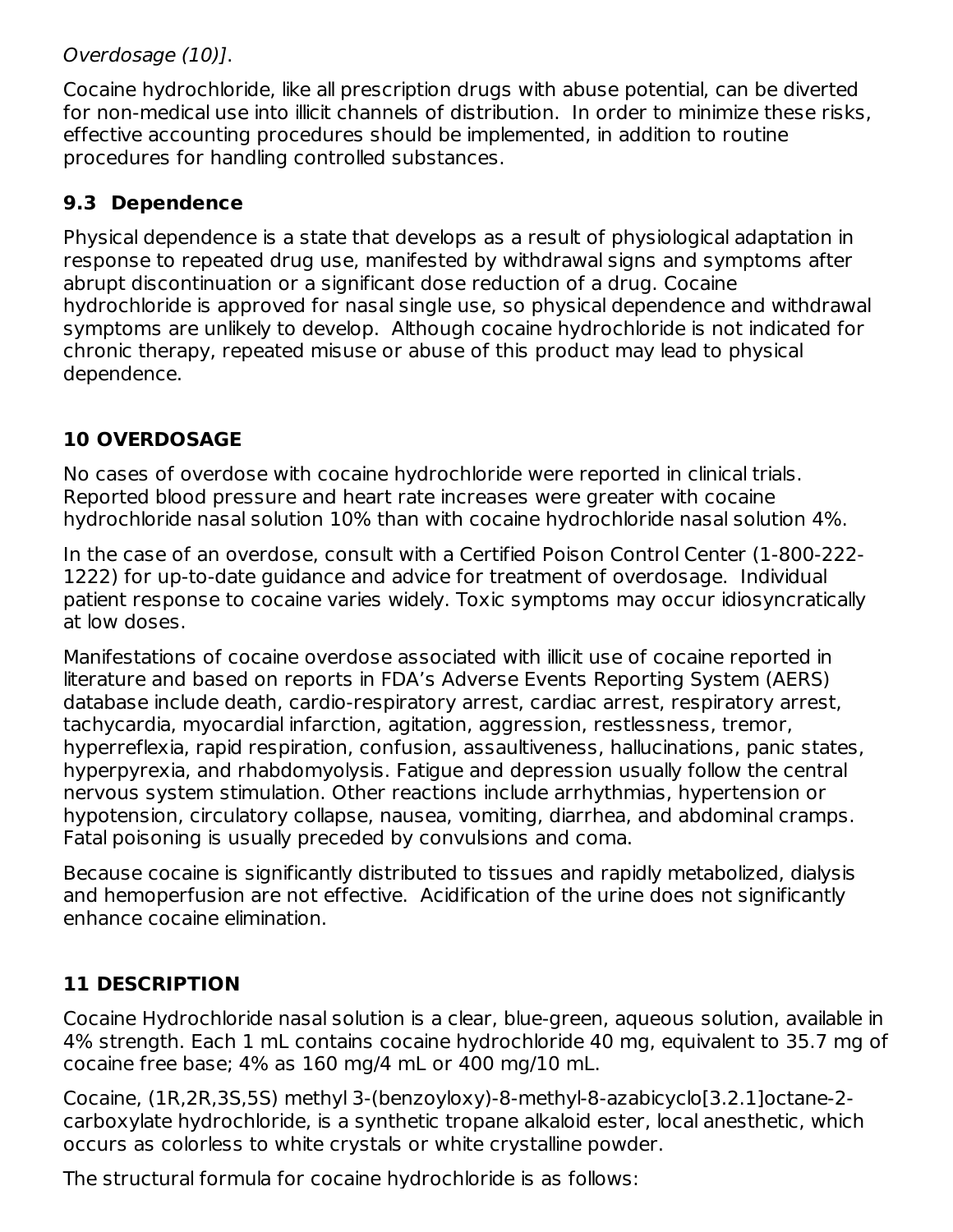

The structural formula formula for cocaine is as follows:  $\frac{1}{2}$ 

Formula  $C_{17}H_{21}NO_4$  HCl Molecular weight 339.81

Cocaine hydrochloride also contains the following inactive ingredients: purified water, citric acid (anhydrous), sodium benzoate, D&C Yellow No. 10, and FD&C Green No. 3.

## **12 CLINICAL PHARMACOLOGY**

#### **12.1 Mechanism of Action**

Cocaine hydrochloride is a local anesthetic of the ester type. Cocaine hydrochloride prevents conduction in nerve fibers by reversibly blocking voltage-gated sodium channels and preventing the transient rise in sodium conductance necessary for generation of an action potential.

### **12.2 Pharmacodynamics**

### Cardiac Electrophysiology

The effect of cocaine hydrochloride topical solution on the QTc interval was evaluated in a randomized, positive- and placebo-controlled four-period crossover thorough QTc study in 32 healthy subjects. Cocaine hydrochloride is associated with concentrationdependent QTc prolongation. Based on the concentration-QTc relationship, the mean placebo corrected change from the baseline QTcF (90% two-sided upper confidence interval) are 4.7 ms (6.2 ms) and 15.4 ms (20.1 ms) at peak concentrations of 143 ng/mL (corresponds to 4% single dose, 160 mg) and 434 ng/mL (corresponds to 10% single dose, 400 mg), respectively. The estimates of the QTcF interval are confounded by increased heart rates. The QTc prolongation observed with cocaine hydrochloride (4% single dose) was found to be below the regulatory threshold for concern.

Cocaine hydrochloride is associated with increases in heart rate. The mean placebo corrected change from baseline heart rate (90% two-sided upper confidence interval) are 12 (14) bpm and 20 (22) bpm for the 4% and 10%, respectively.

#### Effects on Cardiovascular System

Cocaine can potentiate central and peripheral sympathetic effects on the cardiovascular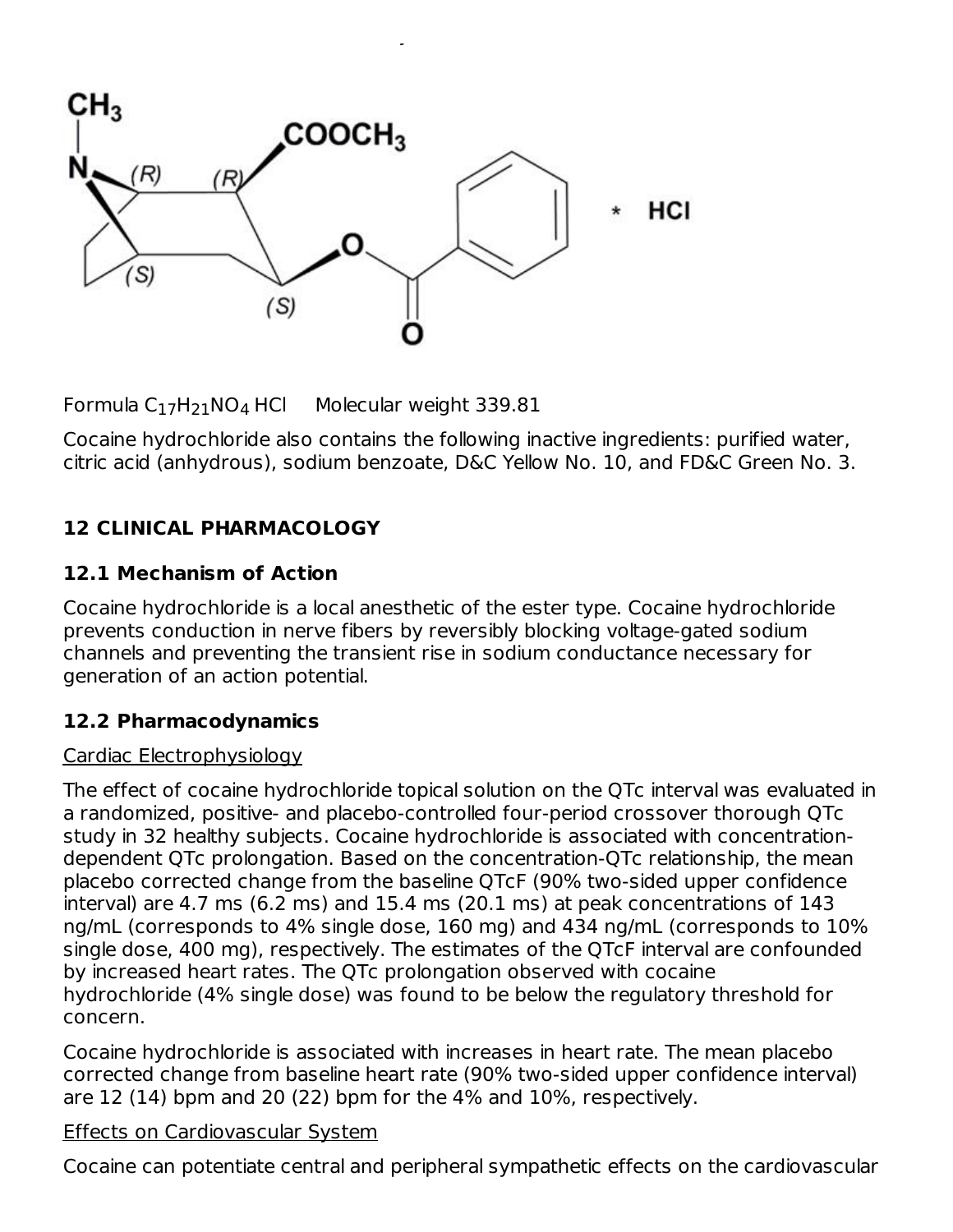system, resulting in increased inotropic and chronotropic effects, increased cardiac activity, and tachycardia. Intense peripheral vasoconstriction may result in elevated systolic and diastolic blood pressure.

### Effects on Vascular System

The relationship between local anesthetic effectiveness and toxicity of cocaine is a function of the patient's state of health, medical condition, nasal mucosa integrity and extent of systemic absorption of cocaine (from the pledgets). When applied to mucous membranes by pledget administration, topical anesthesia develops rapidly and persists for 30 minutes or longer depending on the concentration of cocaine hydrochloride solution used, the dose, and on the vascularity of the tissue.

## **12.3 Pharmacokinetics**

Cocaine hydrochloride is an aqueous solution of cocaine hydrochloride for topical use only.

#### Absorption

Application of cocaine hydrochloride for 20 minutes by pledget administration to the nasal mucosa in healthy adults may reduce the systemic absorption of the applied dose of cocaine hydrochloride compared to the systemic absorption after non-pledget administration. The estimated mean systemic absorption of cocaine from a single 160 mg dose (4 mL, 4%) was 23.44% of the topically applied dose. (Table 2).

#### **Table 2. Systemic Absorption of Cocaine Hydrochloride in Healthy Adult Subjects Minimized by Pledget Administration (single nasal dose of 160 mg Cocaine Hydrochloride Topical Solution over 20 minutes)**

| <b>Cocaine</b><br><b>Hydrochloride</b><br>Dose (4 mL) | (yr)      | Age Range Application<br><b>Time</b><br>(min) | Estimated <sup>1</sup> Systemic<br><b>Absorption</b> | <b>Mean</b><br>$C_{\text{max}}$<br>(ng/mL) | <b>Median</b><br>$\mathsf{T}_{\mathsf{max}}$<br>(min)<br>$\mathsf{c}_{\mathsf{max}}$<br>(ng/mL) |
|-------------------------------------------------------|-----------|-----------------------------------------------|------------------------------------------------------|--------------------------------------------|-------------------------------------------------------------------------------------------------|
| 160 mg (4%)                                           | $20 - 40$ | 20                                            | 23.44%                                               | 142.68<br>$n = 33$                         | 30<br>142.7                                                                                     |

 $1$ Estimated absorbed dose was calculated by subtracting the residual amount of drug in the pledgets from the administered dose;  ${\mathsf T}_{\textsf{max}}$  includes time 0 (the start of pledget insertion to pledget removal (20 minutes) to the time  ${\sf C}_{\sf max}$  was observed, i.e.  $10$ minutes after removal of the pledgets.

### **Distribution**

Cocaine has been described in literature as approximately 84-92% bound to human plasma proteins. Cocaine is extensively distributed to tissues and crosses the blood brain barrier. Its volume of distribution is approximately 2 L/kg. Cocaine crosses the placenta by simple diffusion and accumulates in the fetus after repeated use.

#### Elimination

### Metabolism

Cocaine is metabolized by two major hydrolytic pathways. Cocaine is metabolized by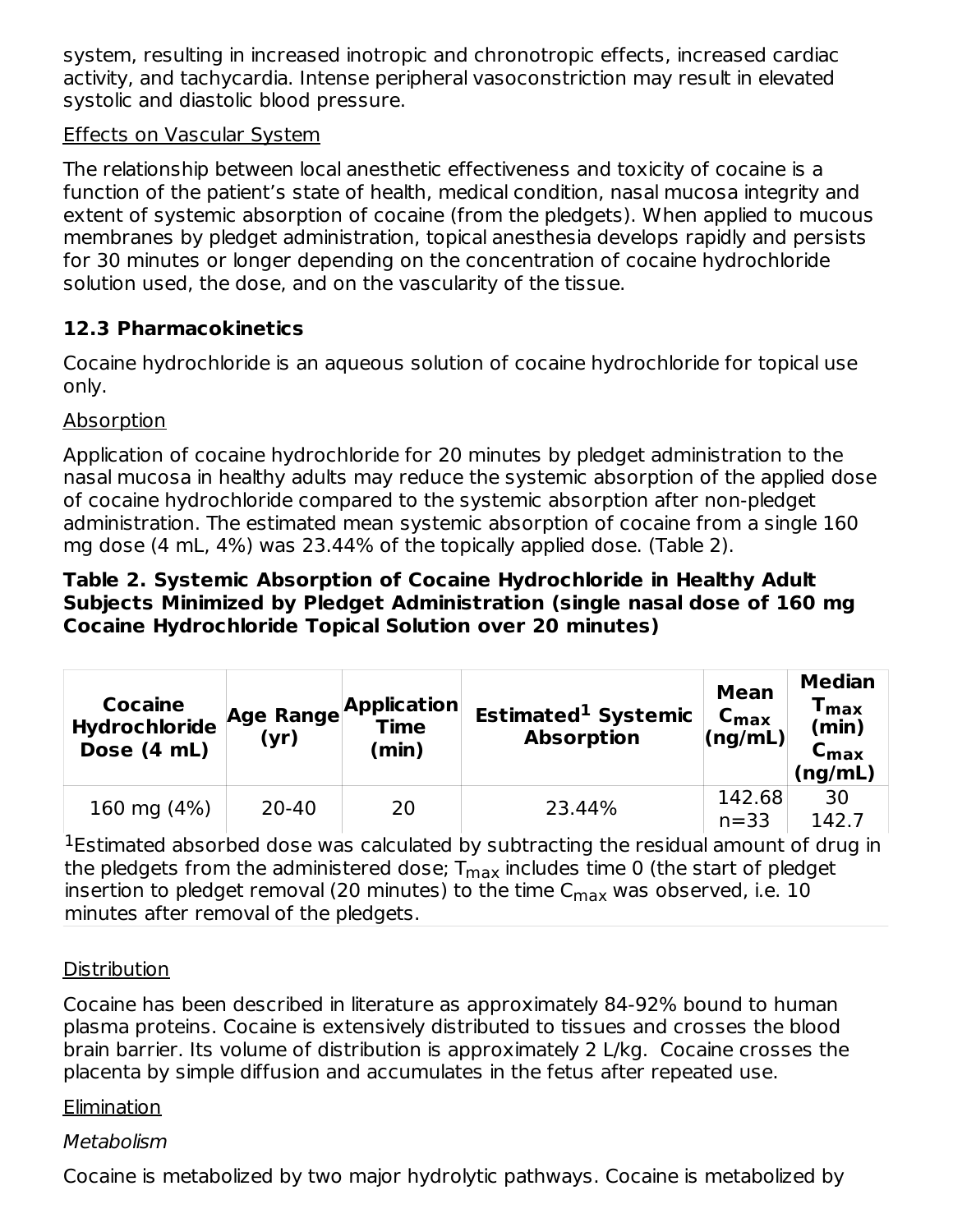hydrolysis to benzoylecgonine (major, but inactive metabolite) by hepatic carboxylesterase-1. Cocaine is also metabolized by hydrolysis to ecgonine methyl ester (major, but inactive metabolite) by plasma butyrylcholinesterase and hepatic carboxylesterase-2.

Cocaine is minimally metabolized by hydrolysis to ecgonine (minor, inactive metabolite) by carboxylesterase-2.

Cocaine is N-demethylated by the CYP3A4 enzyme system to produce the active metabolite, norcocaine. Total systemic exposure of norcocaine is less than one percent that observed with cocaine.

#### Excretion

Cocaine is excreted almost exclusively in the urine, as metabolites. Only a minor fraction of cocaine is eliminated unchanged in the urine (<5%).

The apparent elimination half-life of cocaine following administration of cocaine hydrochloride (by pledgets) was 1.54 hours) for the 4% concentration.

#### Specific Populations

#### Geriatric Patients

The pharmacokinetics of cocaine hydrochloride in patients over the age of 65 has not of been studied.

#### Patients with Hepatic Impairment

The pharmacokinetics of cocaine hydrochloride in patients with hepatic impairment has not been studied.

#### Patients with Renal Impairment

The pharmacokinetics of cocaine hydrochloride in patients with renal impairment has not been studied.

#### Drug-drug Interactions:

#### Disulfiram

It has been reported in the published literature that disulfiram treatment increased plasma cocaine exposure, including both AUC and C<sub>max</sub>, by several folds after acute intranasal cocaine administration. Another published literature reported that coadministration of disulfiram increased AUC of plasma cocaine by several folds after intravenous cocaine administration [see Drug Interactions (7.1)].

## **13 NONCLINICAL TOXICOLOGY**

### **13.1 Carcinogenesis, Mutagenesis, Impairment of Fertility**

#### Carcinogenesis

Long-term studies in animals have not been performed to evaluate the carcinogenic potential of cocaine.

#### **Mutagenesis**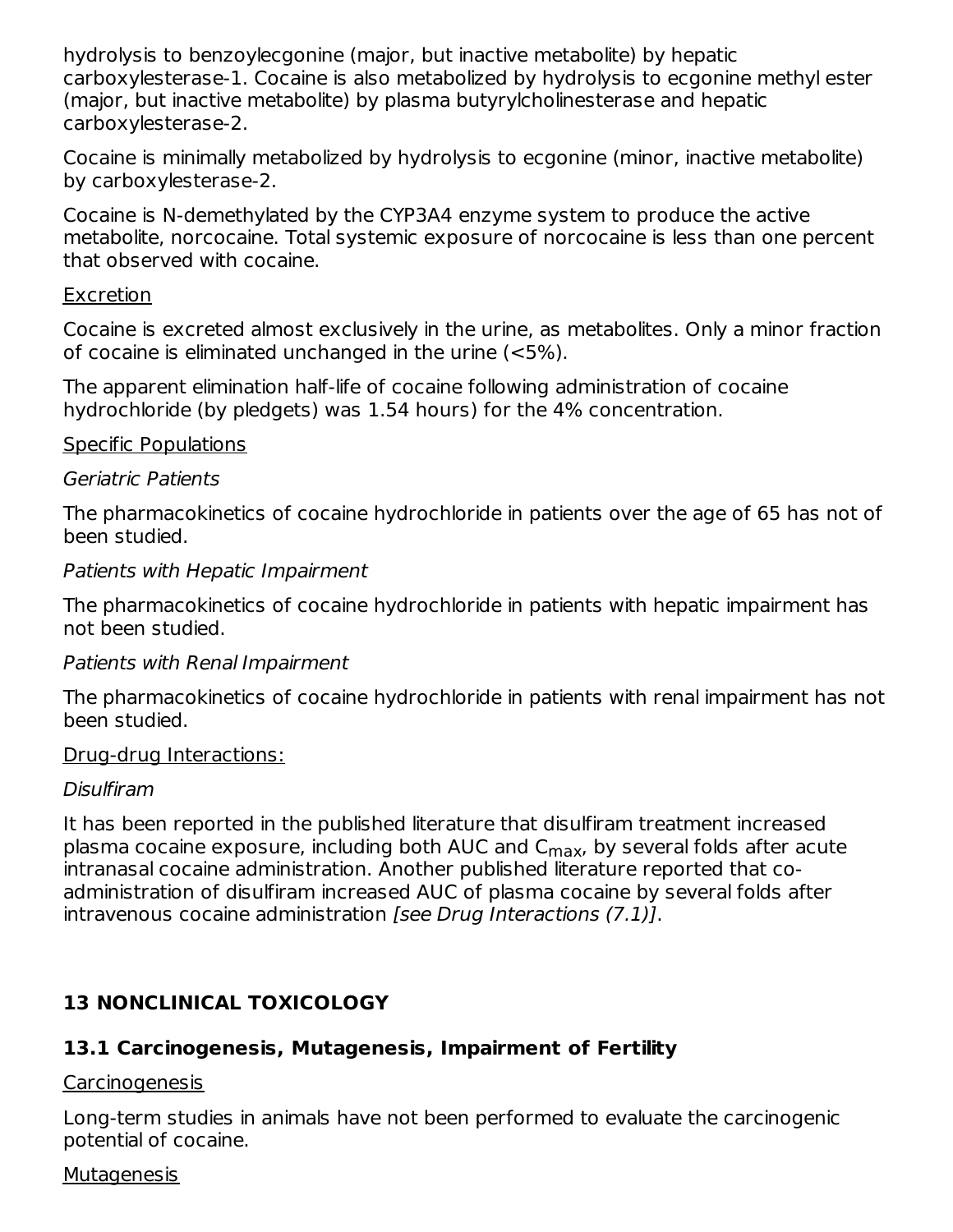Cocaine hydrochloride was not mutagenic in an in vitro bacterial reverse mutation assay (Ames test) and was not clastogenic in an in vitro chromosomal aberrations assay or in the *in vivo* rat micronucleus test.

#### Impairment of Fertility

Studies in animals to characterize the effects of cocaine on fertility have not been completed. There are published studies that provide some information on the potential impact of cocaine on fertility. Exposure margins below are based on body surface area comparison to the human reference dose (HRD) of 37.5 mg (estimated amount absorbed from the 160 mg cocaine-soaked pledgets).

Suppression of estrous/menstrual cyclicity and ovulation was reported 1.3 to 2.6 times and 2 times the HRD in rats and monkeys, respectively.

In a published study in older male rats (16 weeks) 30 mg/kg cocaine SC (7.8 times the HRD) for 72 days prior to mating did not alter male fertility or alter male reproductive tissue histopathology but did increase the incidence of abnormal sperm and resulted in hyperactivity of next generation offspring.

## **14 CLINICAL STUDIES**

Efficacy was demonstrated in one multicenter, randomized, double-blind, placebocontrolled, parallel-arm, clinical trial comparing a single-dose of 4% and 10% cocaine hydrochloride and placebo applied to pledgets and delivered to the nasal mucosa in patients requiring a diagnostic or surgical procedure on or through accessible mucous membranes of the nasal cavities. One trial was terminated early in order to update the trial to refine its operation.

The primary endpoint was nasal anesthetic success, defined as immediate anesthesia based on a numeric pain rating score (NPRS) of 0 (no pain, 0 to 10 scale) 20 minutes post-application of the nasal cavity pledget dose, and sustained anesthesia based on the lack of need for additional anesthesia or analgesics for the remainder of the diagnostic procedure or surgery.

Study drug was applied to the nasal mucosa for 20 minutes via cotton or rayon pledgets, measuring 0.5 inches by 3 inches. The most commonly performed procedures included nasal endoscopy (62%) and transnasal laryngoscopy (24%). Less frequently performed procedures included sinus endoscopy (6%), nasal biopsy (0.25%), and turbinate reduction (0.25%).

Nasal anesthesia was assessed using the visual numeric rating scale (VNRS) during a von Frey monofilament test prior to the diagnostic procedure or surgery. After subjectreported pain scores were collected, the blind to placebo was broken and placebo patients did not undergo a study procedure or surgery. Cocaine patients who reported a pain score of 0 proceeded to the scheduled procedure.

A total of 639 patients were randomized and received a single application of either cocaine hydrochloride nasal solution, 4% (n=258), cocaine hydrochloride nasal solution, 10% (n=254), or placebo (n=127). Sixty-one percent (61%) of randomized patients were female and 81% were white, with a mean age of 38 years (range 18 to 76 years). Patients with a history of myocardial infarction, coronary artery disease, congestive heart failure, irregular heart rhythm, abnormal screening ECG, or uncontrolled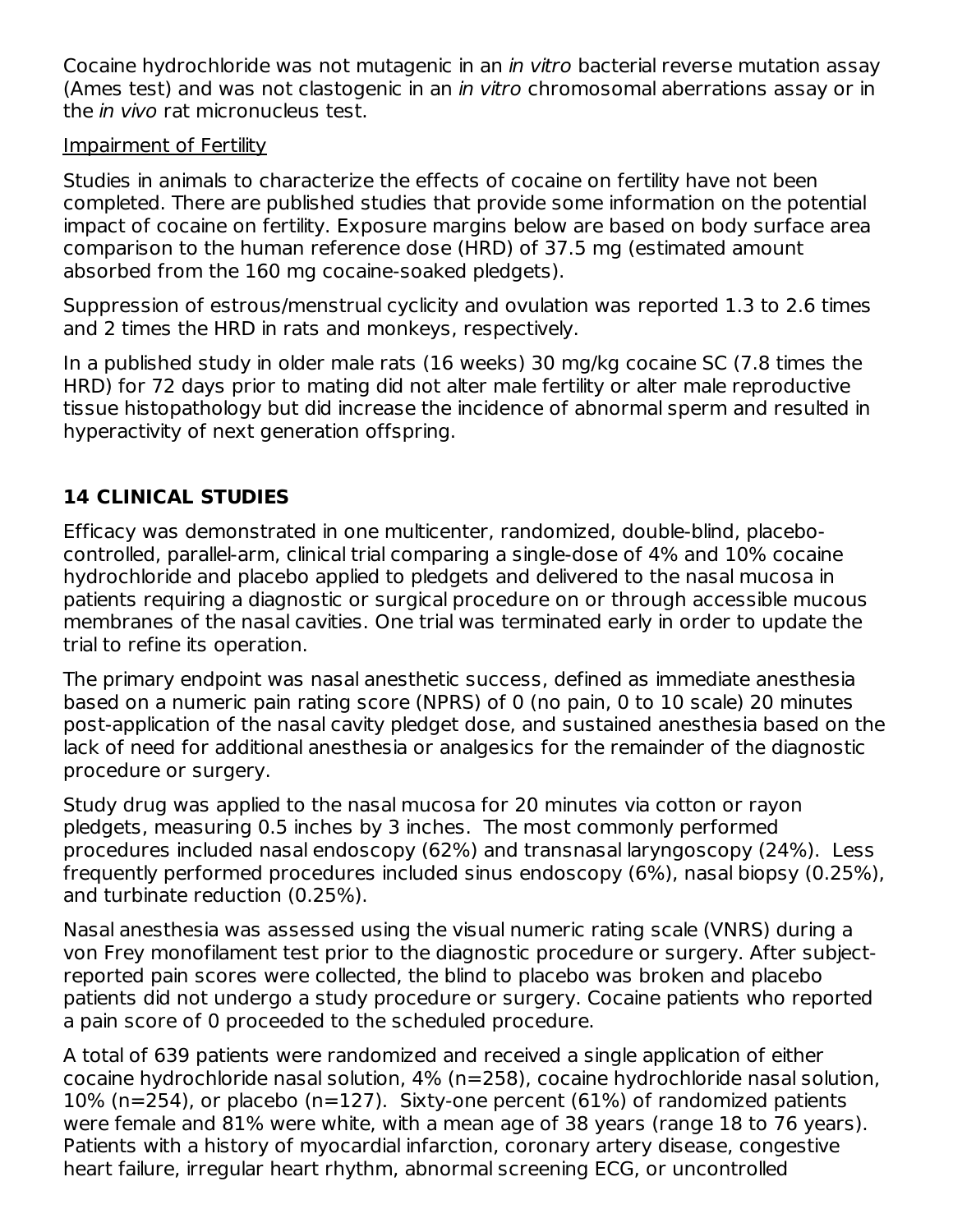hypertension, defined as systolic blood pressure ≥140 mmHg or diastolic blood pressure ≥90 mmHg, were excluded from participating in the study.

The efficacy endpoint was anesthetic success, defined as immediate anesthesia based on a score of 0 on a NPRS during a von Frey monofilament test 20 minutes after study drug administration, and sustained anesthesia throughout the diagnostic procedure or surgery based on no further anesthetic or analgesic treatment required.

Efficacy Results

Table 3 provides results for anesthetic success rate by treatment group.

#### **Table 3: Anesthetic Success**

| Event   |                  | $(N=127)$ $(N=258)$ | Placebo Cocaine 4% Cocaine 10%<br>$(N=254)$ |
|---------|------------------|---------------------|---------------------------------------------|
|         | Success 25 (20%) | 183 (71%)           | 210 (83%)                                   |
| Failure | $ 102 \ (80\%)$  | 75 (29%)            | 44 (17%)                                    |

Of the 75 (29%) failures in the cocaine hydrochloride 4% group, 2 patients requested additional anesthetic medication. Of the 44 (17%) failures in the cocaine 10% group, 1 patient requested additional anesthetic medication.

## **16 HOW SUPPLIED/STORAGE AND HANDLING**

### **16.1 How Supplied**

Cocaine Hydrochloride nasal solution is a clear, blue-green solution available as follows:

4% (40 mg/ mL) Nasal Solution

NDC 0527-1971-74: 4mL Single-use Bottles

NDC 0527-1971-73: 10mL Multi-use Bottles

### **16.2 Storage and Handling**

Store at 20° to 25°C (68° to 77°F) with excursions permitted between 15° and 30°C (59° and 86° F) [see USP Controlled Room Temperature].

### **17 PATIENT COUNSELING INFORMATION**

#### **Pregnancy**

Inform female patients of reproductive potential that cocaine hydrochloride may cause fetal harm and to inform their prescriber of a known or suspected pregnancy [see Use in Specific Populations (8.1)].

#### Lactation

Advise a woman that breastfeeding is not recommended during treatment with cocaine hydrochloride and to pump and discard breastmilk for 48 hours after administration of cocaine hydrochloride [see Use in Specific Populations (8.2)].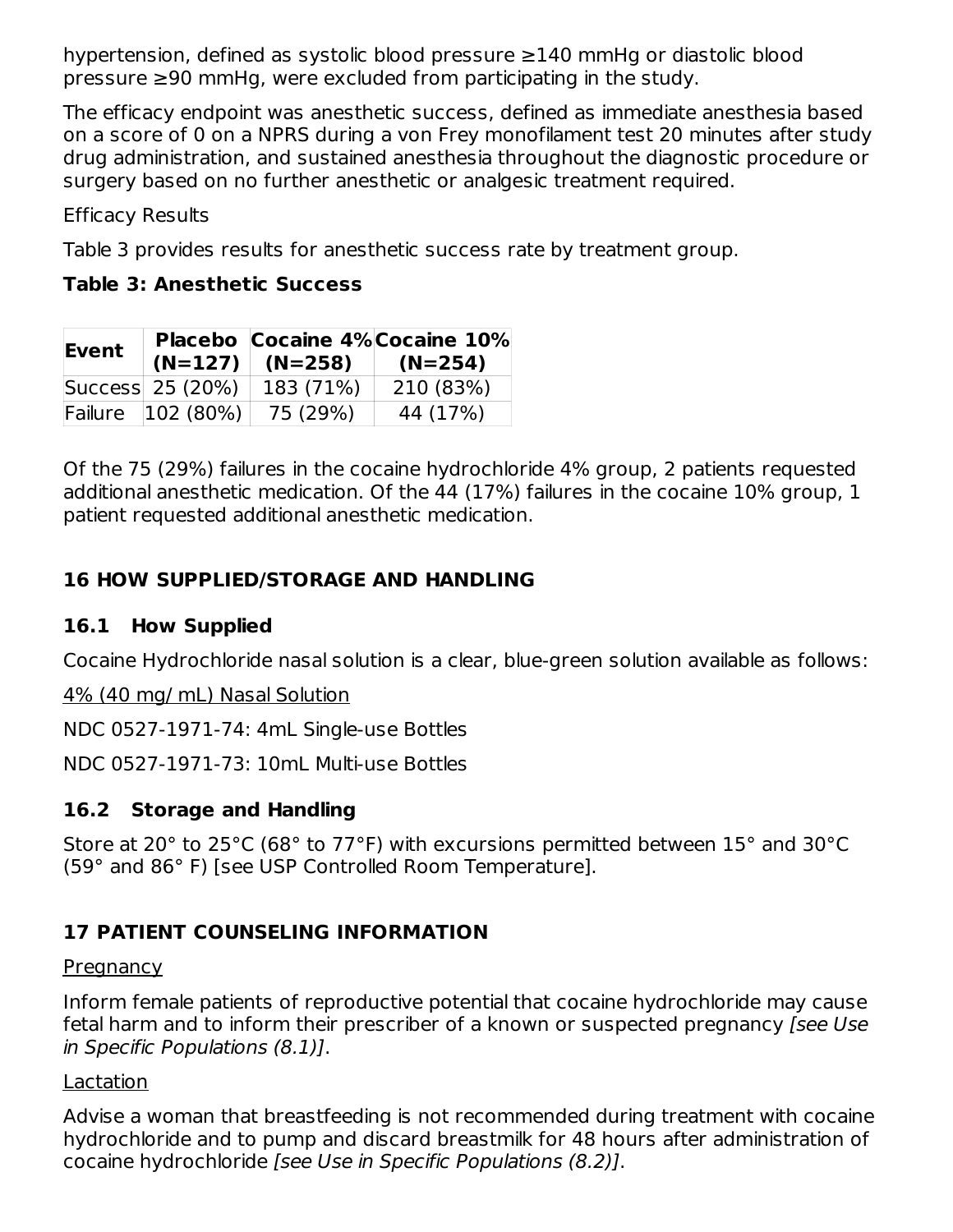#### Blood Pressure and Heart Rate Increase

Advise patients that cocaine hydrochloride can cause increases in blood pressure and heart rate. Instruct patients to contact their health care professional if these symptoms persist [see Warnings and Precautions (5.3)].

#### **Seizures**

Advise patients that cocaine hydrochloride may lower the seizure threshold. Patients should be monitored for the development of seizures [see Warnings and Precautions (5.2)].

#### Toxicology Screening

The time after cocaine administration for which cocaine and its metabolites can be detected in plasma and urine depends on the sensitivity of the utilized assay method. Advise patients that cocaine hydrochloride and its metabolites in cocaine hydrochloride may be detected in plasma for up to one week after administration. Cocaine hydrochloride and its metabolites may be detected in urine toxicology screening for longer than one week after administration [see Warnings and Precautions (5.4)].

#### Concomitant CNS Stimulants

Advise patients to inform their health care professional if they are taking CNS stimulants, alpha-modifying agents, monoamine oxidase inhibitors, or tricyclic antidepressants [see Drug Interactions (7.1)].

#### Hypersensitivity Reactions

Advise patients of the signs and symptoms of hypersensitivity reactions and to seek immediate medical attention should they occur [see Warnings and Precautions (5.5)].

Distributed by: Lannett Company, Inc. Philadelphia, PA 19136

10-1227 Rev. 08/2020

### **4% 4 mL Vial Label**

NDC 0527-**1971**-74

single-use 4 mL

#### **Cocaine Hydrochloride\* Nasal Solution\* CII**

4% (40 mg/mL)

(\*equivalent to 35.7 mg cocaine base)

FOR TOPICAL USE ONLY. NOT FOR INJECTION OR OPHTHALMIC USE

Rx Only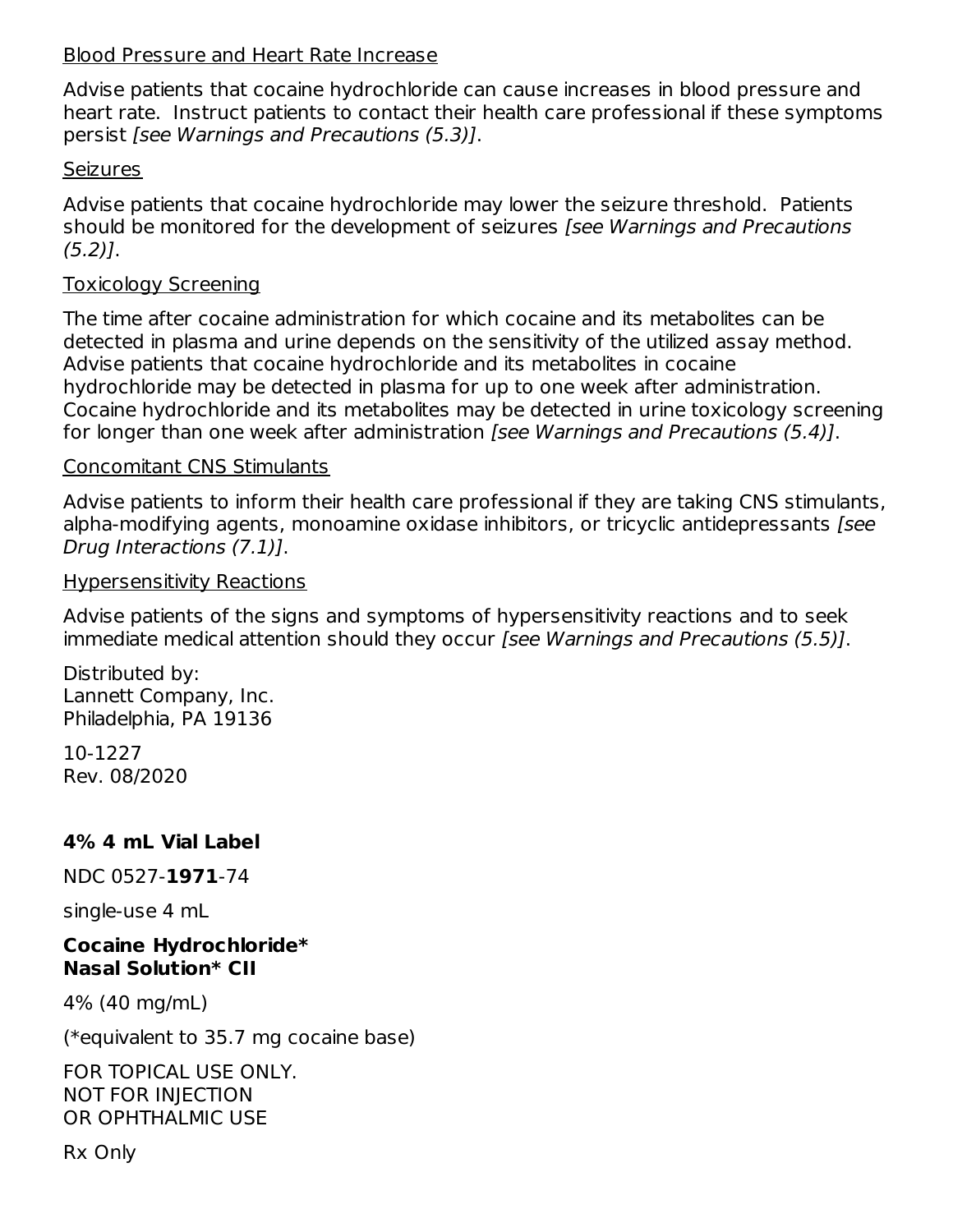

### **4% 4 mL Carton**

NDC 0527-**1971**-74

single-use 4 mL

#### **Cocaine Hydrochloride\* Nasal Solution CII**

4% (40 mg/mL)

(\*equivalent to 35.7 mg cocaine base)

FOR TOPICAL USE ONLY. NOT FOR INJECTION OR OPHTHALMIC USE

Rx Only

**Lannett**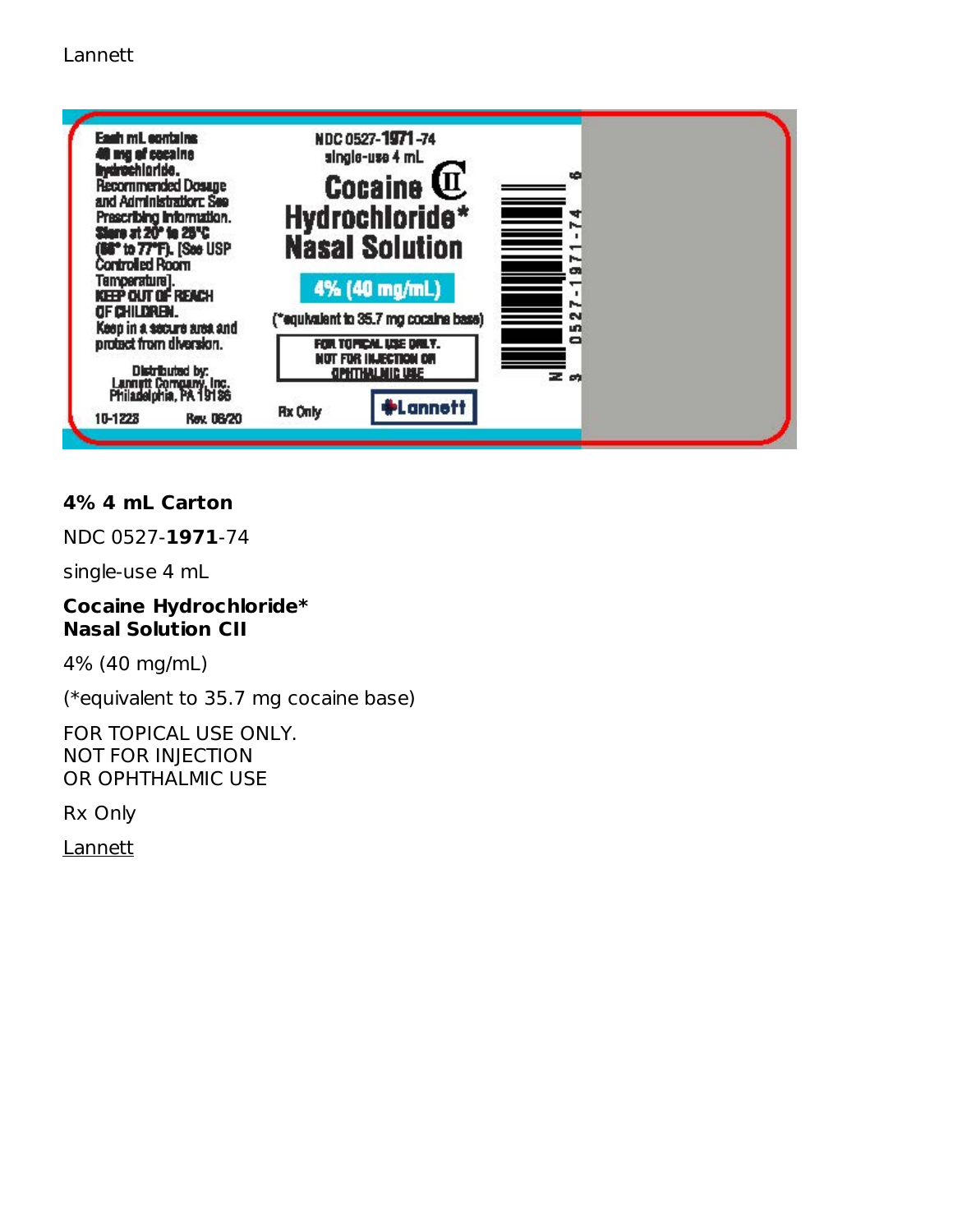

| <b>COCAINE HYDROCHLORIDE NASAL</b><br>cocaine hydrochloride nasal solution            |                         |                     |                                        |                  |  |
|---------------------------------------------------------------------------------------|-------------------------|---------------------|----------------------------------------|------------------|--|
|                                                                                       |                         |                     |                                        |                  |  |
| <b>Product Information</b>                                                            |                         |                     |                                        |                  |  |
| <b>Product Type</b>                                                                   | HUMAN PRESCRIPTION DRUG |                     | <b>Item Code (Source)</b>              | NDC:0527-1971    |  |
| <b>Route of Administration</b>                                                        | <b>TOPICAL</b>          | <b>DEA Schedule</b> |                                        | СII              |  |
|                                                                                       |                         |                     |                                        |                  |  |
|                                                                                       |                         |                     |                                        |                  |  |
| <b>Active Ingredient/Active Moiety</b>                                                |                         |                     |                                        |                  |  |
|                                                                                       | <b>Ingredient Name</b>  |                     | <b>Basis of Strength</b>               | <b>Strength</b>  |  |
| <b>COCAINE HYDROCHLORIDE (UNII: XH8T8T6WZH) (COCAINE -</b><br><b>UNII:I5Y540LHVR)</b> |                         |                     | <b>COCAINE</b><br><b>HYDROCHLORIDE</b> | 40 mg<br>in 1 mL |  |
|                                                                                       |                         |                     |                                        |                  |  |
| <b>Inactive Ingredients</b>                                                           |                         |                     |                                        |                  |  |
|                                                                                       | <b>Ingredient Name</b>  |                     |                                        | <b>Strength</b>  |  |
| CITRIC ACID MONOHYDRATE (UNII: 2968PHW8QP)                                            |                         |                     |                                        |                  |  |
| <b>SODIUM BENZOATE (UNII: OJ245FE5EU)</b>                                             |                         |                     |                                        |                  |  |
| D&C YELLOW NO. 10 (UNII: 35SW5USQ3G)                                                  |                         |                     |                                        |                  |  |
| FD&C GREEN NO. 3 (UNII: 3P3ONR6O1S)                                                   |                         |                     |                                        |                  |  |
| <b>WATER (UNII: 059QF0KO0R)</b>                                                       |                         |                     |                                        |                  |  |
|                                                                                       |                         |                     |                                        |                  |  |
| <b>Product Characteristics</b>                                                        |                         |                     |                                        |                  |  |
| Color                                                                                 | blue, green             | <b>Score</b>        |                                        |                  |  |
| <b>Shape</b>                                                                          |                         | <b>Size</b>         |                                        |                  |  |